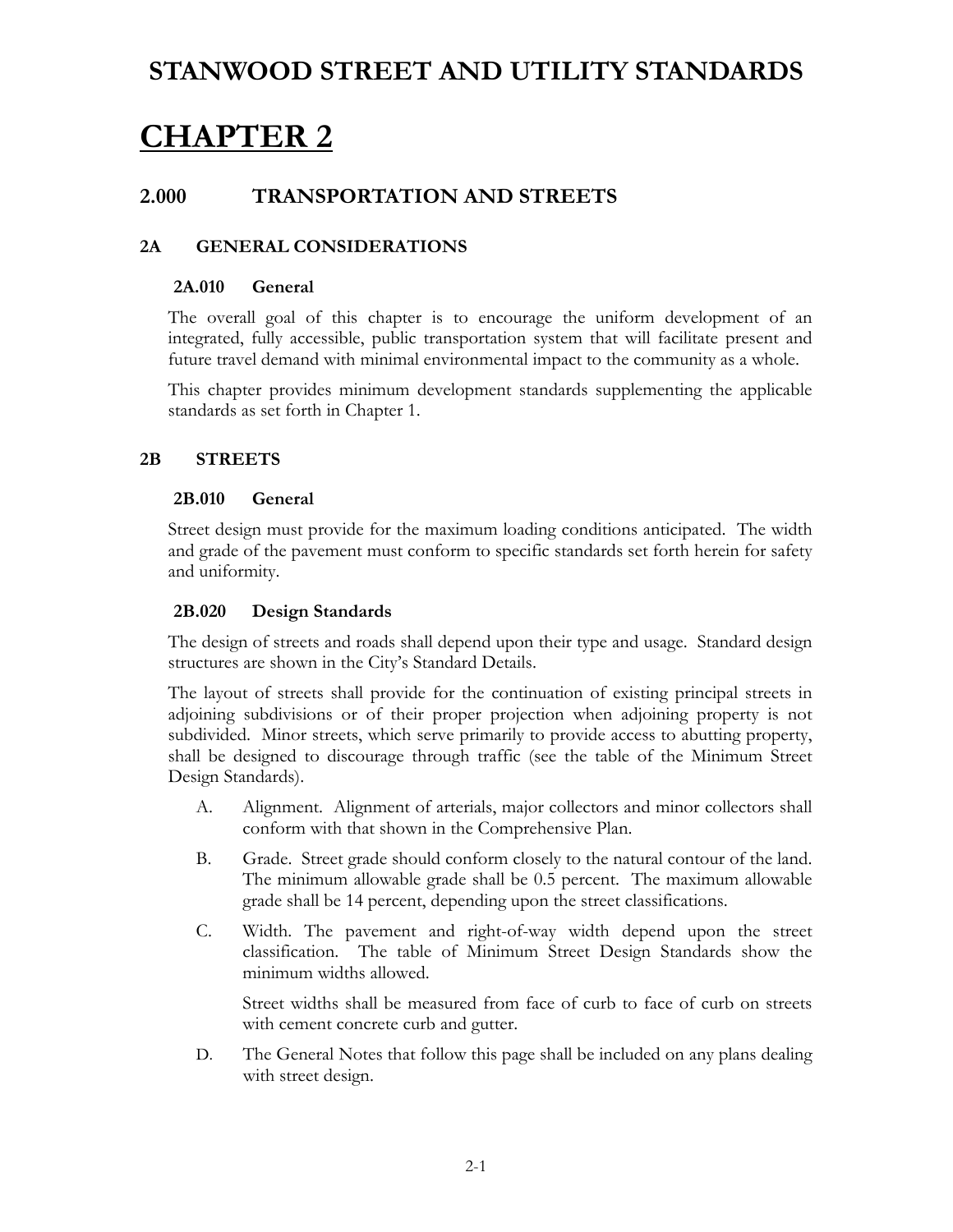| Design Standard                                     | <b>Arterial</b>                                                                              | Commercial/Neighborhood<br><b>Major Collector</b>                                            | <b>Neighborhood Minor Collector</b>                                                          | Local Access/Cul-De-Sac                                                                      |
|-----------------------------------------------------|----------------------------------------------------------------------------------------------|----------------------------------------------------------------------------------------------|----------------------------------------------------------------------------------------------|----------------------------------------------------------------------------------------------|
| Transportation Standard<br>Detail #                 | $T-2$                                                                                        | $T-3$                                                                                        | $T-4$                                                                                        | $T-5/T-6$                                                                                    |
| <b>ROW Width (minimum)</b>                          | 86-98 ft.                                                                                    | 57 ft.                                                                                       | 49 ft.                                                                                       | 49 ft.                                                                                       |
| <b>Street Width (minimum)</b>                       | 48-60 ft. plus two 5 ft. bike lanes                                                          | 36 ft.                                                                                       | 28 ft.                                                                                       | 28 ft.                                                                                       |
| <b>Curb Requirements</b>                            | Cement concrete curb (6") &<br>gutter, both sides                                            | Cement concrete curb (6") &<br>gutter, both sides                                            | Cement concrete curb (6") &<br>gutter, both sides                                            | Cement concrete curb (6") &<br>gutter, both sides                                            |
| Planter Width (minimum)                             | 8.5 ft. wide both sides                                                                      | 5 ft. wide both sides                                                                        | 5 ft. wide both sides                                                                        | 5 ft. wide both sides                                                                        |
| <b>Sidewalk</b><br><b>Requirements</b><br>(minimum) | 5 ft. wide both sides                                                                        | 5 ft. wide both sides                                                                        | 5 ft. wide both sides                                                                        | 5 ft. wide both sides                                                                        |
| <b>Utility Easements</b>                            | 10 ft. both sides                                                                            | 10 ft. both sides                                                                            | 10 ft. both sides                                                                            | 10 ft. both sides                                                                            |
| Minimum-Maximum<br>Grade                            | .50% to 7%                                                                                   | .50% to 12%                                                                                  | .50% to 12%                                                                                  | .50% to 14%                                                                                  |
| <b>Intersection Curb Radius</b>                     | 30 ft.                                                                                       | 30 ft.                                                                                       | 30 ft.                                                                                       | 25 ft.                                                                                       |
| Design Speed (MPH)                                  | 45                                                                                           | 35                                                                                           | 35                                                                                           | 25                                                                                           |
| <b>Stopping Sight Distance</b>                      | 360 ft.                                                                                      | 250 ft.                                                                                      | 250 ft.                                                                                      | 155 ft.                                                                                      |
| Intersection<br>(Entering)<br><b>Sight Distance</b> | 500 ft., driver's eye 15 ft. back<br>from edge of traveled way and<br>3.5 ft. above pavement | 390 ft., driver's eye 15 ft. back<br>from edge of traveled way and<br>3.5 ft. above pavement | 390 ft., driver's eye 15 ft. back<br>from edge of traveled way and<br>3.5 ft. above pavement | 280 ft., driver's eye 15 ft. back<br>from edge of traveled way and<br>3.5 ft. above pavement |
| <b>Utility Easements</b>                            | 10' each side of street                                                                      | 10' each side of street                                                                      | 10' each side of street                                                                      | 10' each side of street                                                                      |
| <b>Parking</b>                                      | none                                                                                         | 8' each side                                                                                 | 8' one side                                                                                  | 8' one side                                                                                  |
| <b>Daily Traffic Volume</b>                         | > 3000 ADT                                                                                   | 1001-3000 ADT                                                                                | 250-1000 ADT                                                                                 | $< 250$ ADT                                                                                  |

#### **MINIMUM STREET DESIGN STANDARDS**

#### **2B.030 Street Construction General Notes**

- 1. All workmanship and materials shall comply with the Stanwood Street and Utility Standards and Standard Details and the most current copy of the State of Washington Standard Specifications for Road, Bridge and Municipal Construction.
- 2. The contractor shall be responsible for all traffic control in accordance with MUTCD. Prior to disruption of any traffic, traffic control plans shall be prepared and submitted to the City for approval. No work shall commence until all approved traffic control is in place.
- 3. A licensed engineering or surveying firm shall stake all curb and gutter, street grades, sidewalk grades and any other vertical and/or horizontal alignment.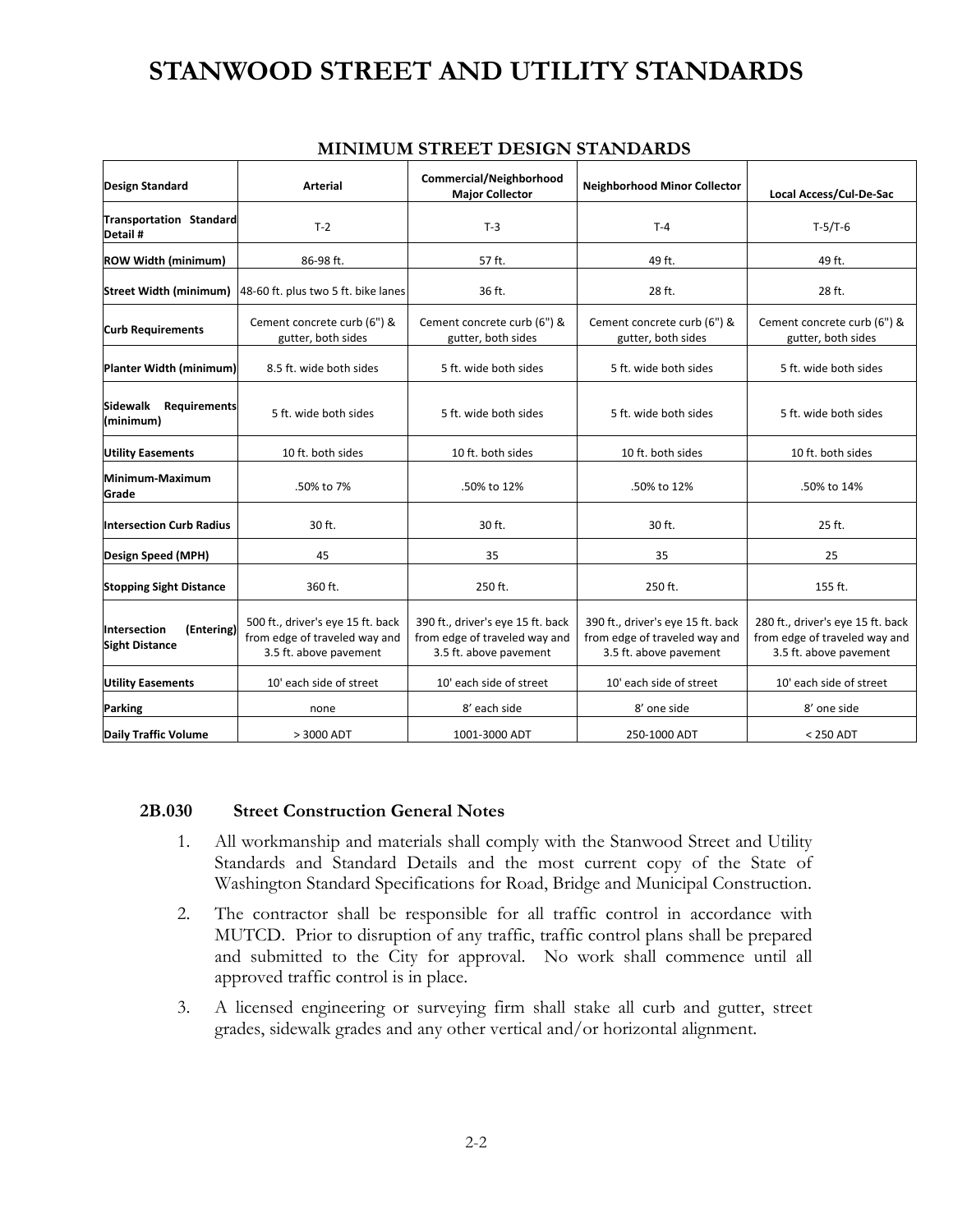- 4. Where new asphalt joins existing, the existing asphalt shall be cut to a neat vertical edge and tacked with Asphalt Emulsion type, CSS-1, in accordance with the Standard Specifications. The new asphalt shall be feathered back over existing to provide for a seal at the saw cut location and the joint sealed with grade AR-4000W paving asphalt.
- 5. Compaction of subgrade, rock and asphalt shall be in accordance with the Standard Specifications.
- 6. Form and subgrade inspection by the City is required before pouring concrete. Twenty-four hours notice is required for form inspection.
- 7. See the Stanwood Street and Utility Standards Chapter 2 for testing and sampling frequencies.
- 8. Prior to issuance of a Certificate of Occupancy, the Developer shall provide and install all street name, regulatory, warning and guide signs.

#### **2B.040 Functional Classifications**

City streets are divided into arterials, major collectors, minor collectors, and local access streets in accordance with regional transportation needs and the functional use each serves. Function is the controlling element for classification and shall govern right-ofway, road width and road geometrics. The City of Stanwood Comprehensive Plan provides street category definitions and street classifications. Streets not included in the Comprehensive Plan will be classified by the Public Works Director.

#### **2B.050 Street Naming/Addressing**

Streets and roads shall be named according to specific criteria. All streets lying in Stanwood are designated northwest (NW). "Avenues" run north – south and are numbered with the exception of certain long-standing historical names. "Streets" run east – west and are also numbered except for certain historical names. "Drives" are irregular or diagonal streets over two grid blocks in length not conforming to the grid pattern. "Places" shall be east - west streets, parallel to but between "Streets". "Ways" shall be north - south streets parallel to but between "Avenues". "Courts" shall be culde-sacs which cannot be extended. Courts are to be named or numbered and carry the number of the preceding street or avenue. "Loops" shall be small loop-type streets to carry the name of the street from which they originate. "Lanes" shall be private streets.

Note that a few exceptions to the "Place" rule exist within the City. "Manor Place", "Village Place" and "Country Place" function like "Ways". They are addressed as such.

An address number will be assigned to all new buildings at the time the building permit is issued. It is then the owner's responsibility to see that the house numbers are placed clearly and visibly at the main entrance to the property or at the principal place of egress.

The developer must check with the Community Development Director regarding the naming of streets and assigning house numbers. This should be done at the time the preliminary plat is submitted and again upon approval of the final plat. The Community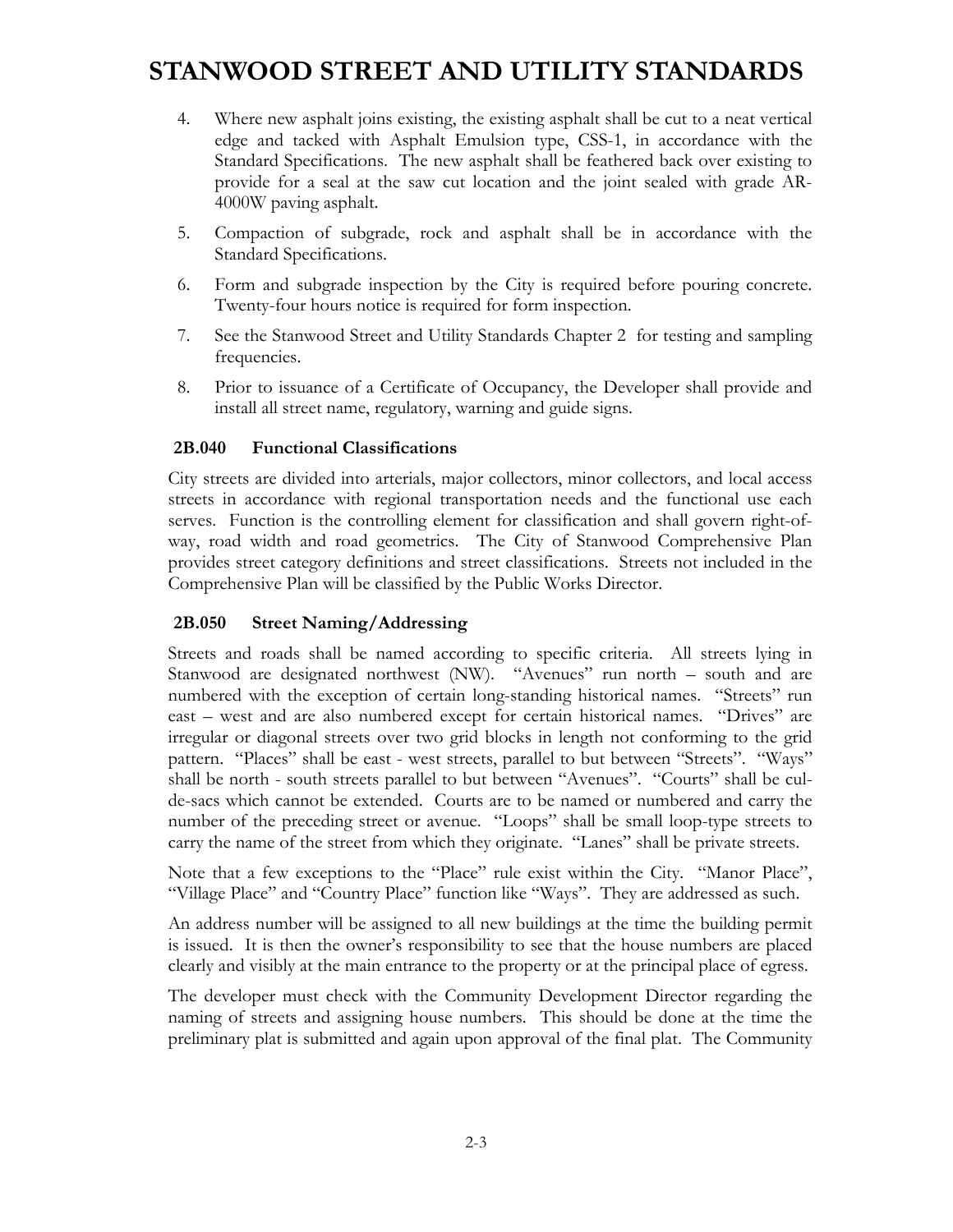Development Department will insure that the name assigned to a new street is consistent with policies of the City.

#### **2B.060 Signing**

The developer is responsible for providing all traffic control signs. Traffic control signing shall comply with the provisions as established by the US Department of Transportation Manual on Uniform Traffic Control Devices (MUTCD).

Street signs for any private street shall have a white background with green lettering.

#### **2B.070 Right of Way**

Right of way widths shall be per the minimum Street Design Standards Table and Transportation Standard Details.

Right-of-way requirements may be increased if additional lanes; pockets; transit lanes; bus loading zones; operational speed; bike lanes; utilities; schools or other factors are required as determined by the Public Works Director.

Right-of-way shall be conveyed to the City on a recorded plat or by right-of-way dedication deed.

#### **2B.080 Private Streets**

See definition of private streets in Chapter 1.

Private streets may be allowed under the following conditions:

- 1. Permanently established by tract providing legal access to serve no more than four dwelling units, and have a minimum 24-foot paved surface with curb and gutter, and have a sidewalk, on one side of the private street 5 feet in width of such a design that prevents parking upon the sidewalk. All sidewalks will meet ADA requirements.
- 2. Accessible at all times for emergency and public service vehicle use.
- 3. Will not result in land locking of present or future parcels nor obstruct public street circulation.
- 4. Covenants have been approved, recorded and verified with the City which provide for maintenance of the private streets and associated parking areas by the owner or homeowners association or other legal entity.
- 5. A private street shall have a minimum length of 50 feet and a maximum length of 400 feet.
- 6. Multi-family and mixed use complexes may have private streets that serve up to 4 units as ingress/egress and parking.

#### **2B.090 Street Frontage Improvements**

A. All commercial and residential (including multi-family) developments, plats, and short plats shall install street frontage improvements at the time of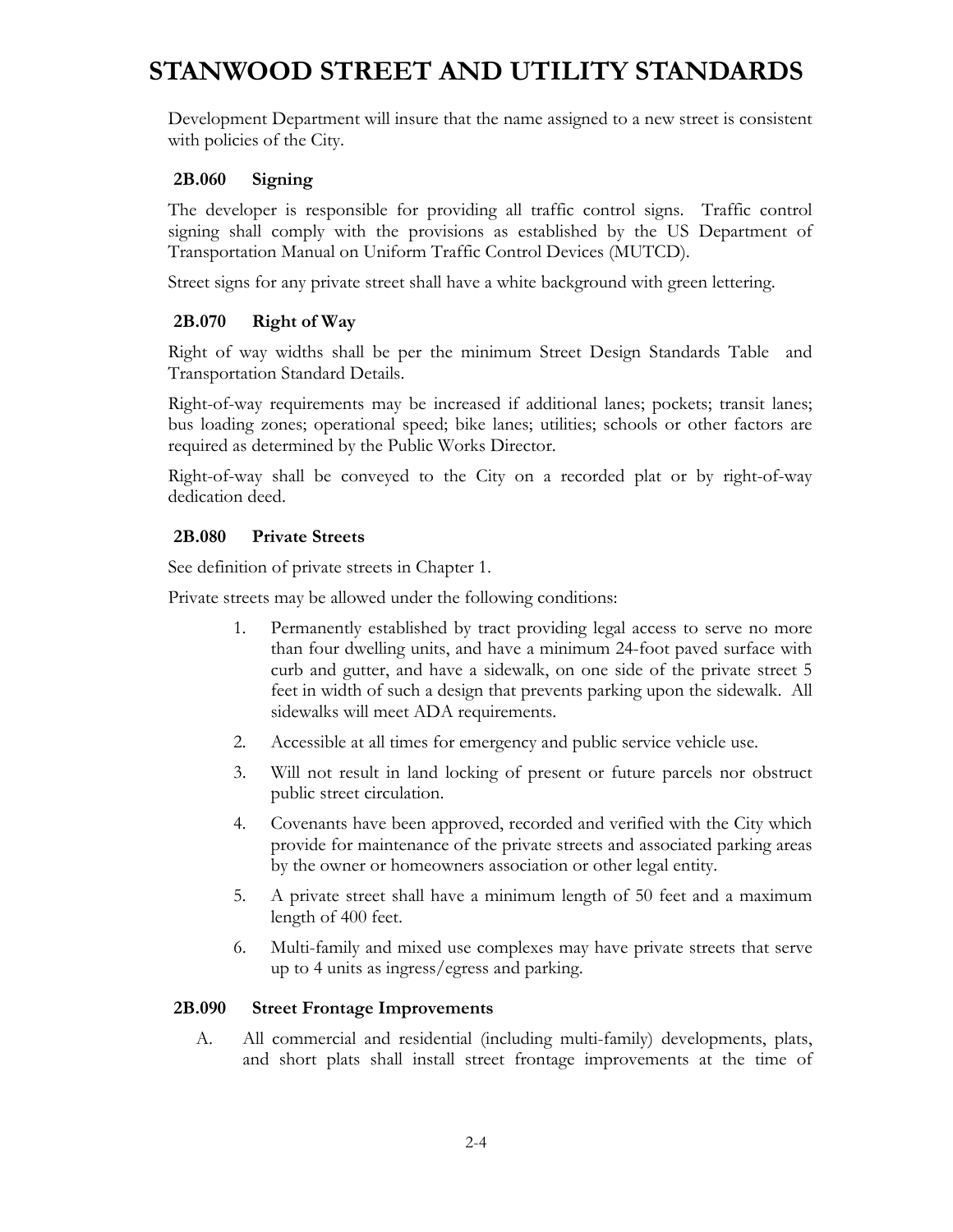construction. Such improvements shall include curb and gutter; sidewalk; street storm drainage; street lighting system; traffic signal modification, relocation or installation; utility relocation; landscaping and irrigation and street widening all per these Standards. Plans shall be prepared and signed by a licensed civil engineer registered in the State of Washington.

- B. All frontage improvements shall be made across full frontage of property, including curb, gutter and sidewalk fronting the property and half street improvements. These improvements shall include a half-street overlay of an existing frontage road and repairing existing damaged pavement and/or subgrade.
- C. Frontage improvements include installation of street illumination in accordance with the requirements of these Standards. Street lighting may be installed on existing utility poles should they exist, otherwise new street lighting poles shall be provided.
- D. Deferral of improvements If the Public Works Director and Community Development Director deem that the above such improvements cannot be accomplished at the time of building construction, a recorded agreement on forms approved by the City Attorney shall be completed which provide for these improvements to be installed at a specific date by the applicant. Financial hardship shall not be considered as a reason for delaying improvements.

#### **2B.100 Cul-de-sac**

Streets designed to have one end permanently closed shall have a minimum length of 50 feet and a maximum length of 400 feet. At the closed end, there shall be a widened "bulb" having a minimum paved traveled radius as shown in the Standard Detail. Culde-sac length shall be measured along the centerline of the cul-de-sac road from the extension of the intersecting right-of-way line extended to the center of the cul-de-sac bulb. Hammerhead turnarounds may be considered through the modification process in Section 1.055.

#### **2B.110 Temporary Dead Ends**

Where a street is temporarily dead ended, turn around provisions must be provided where the road serves more than one lot.

#### **2B.120 Half Street**

A half street may be permitted subject to approval by the Public Works Director when:

- A. The half street will be located near the edge of a development and there is a reasonable assurance of obtaining the prescribed additional right-of-way from the adjoining property suitable for completion of a full-section roadway, and
- B. Such alignment is consistent with or will establish a reasonable circulation pattern, and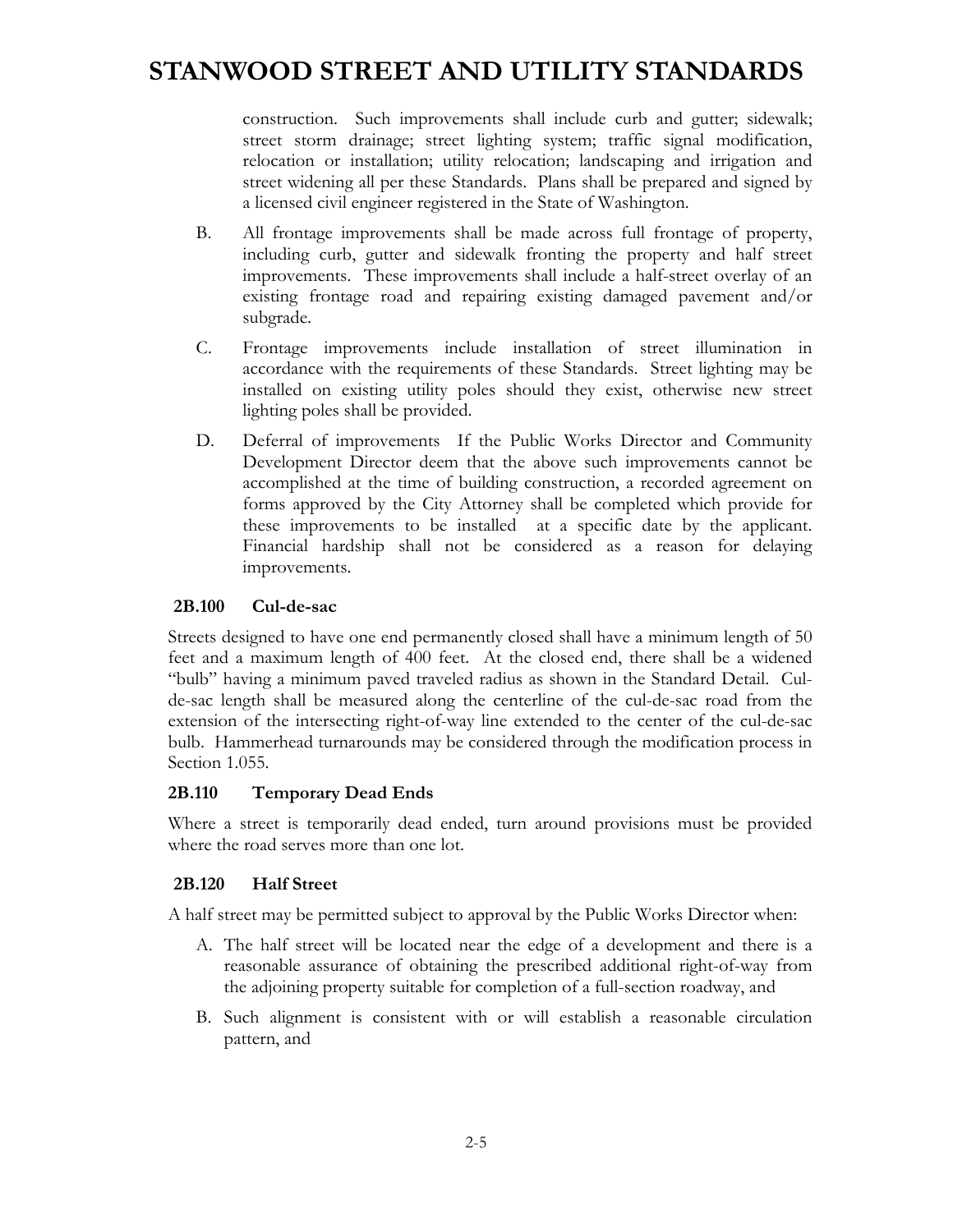- C. The right-of-way width shall be half of the required right-of-way width per these Standards plus sufficient right-of-way to install a 12-foot lane for two-way traffic and appurtenant drainage components, and
- D. A minimum 12-foot paved lane is constructed adjacent to the half street improvements consistent with these Standards for two-way traffic. The edge of said lane shall be finished with permanent curb and gutter to insure proper drainage, bank stability and traffic safety.

#### **2B.130 Medians**

A median shall be in addition to, not part of, the specified roadway. Medians shall be designed so as not to limit turning radius or sight distance at intersections.

#### **2B.140 Intersections**

- A. Traffic control will be as specified in the Manual on Uniform Traffic Control Devices (MUTCD) or as modified by the City Engineer as a result of appropriate traffic engineering studies. Modification to this standard may be considered pursuant to Section 1.055.
- B. Street intersections shall be laid out so as to intersect as nearly as possible at right angles. Sharp angled intersections shall be avoided. For reasons of traffic safety, a "T" intersection (three-legged) is preferable to the crossroad (four-legged) intersection for local access streets. For safe design, the following types of intersection features should be avoided:
	- 1. Intersections with more than four intersecting legs;
	- 2. "Y" type intersections where streets meet at acute angles;
	- 3. Intersections adjacent to bridges and other sight obstructions.
- C. Spacing between adjacent intersecting streets, whether crossing or "T" should be as follows:

| Arterial                   | 300 feet   |
|----------------------------|------------|
| Major Collector            | 200 feet   |
| Minor Collector            | $200$ feet |
| <b>Local Access Street</b> | $150$ feet |

 When different class streets intersect, the higher standard shall apply on curb radii and intersection spacing. Modification to this standard may be considered pursuant to Section 1.055.

D. On sloping approaches at an intersection, landings shall be provided with grade not to exceed one foot difference in elevation for a distance of 30 feet approaching any arterial, or 20 feet approaching a collector or local access street, measured from nearest right-of-way line (extended) of intersecting street.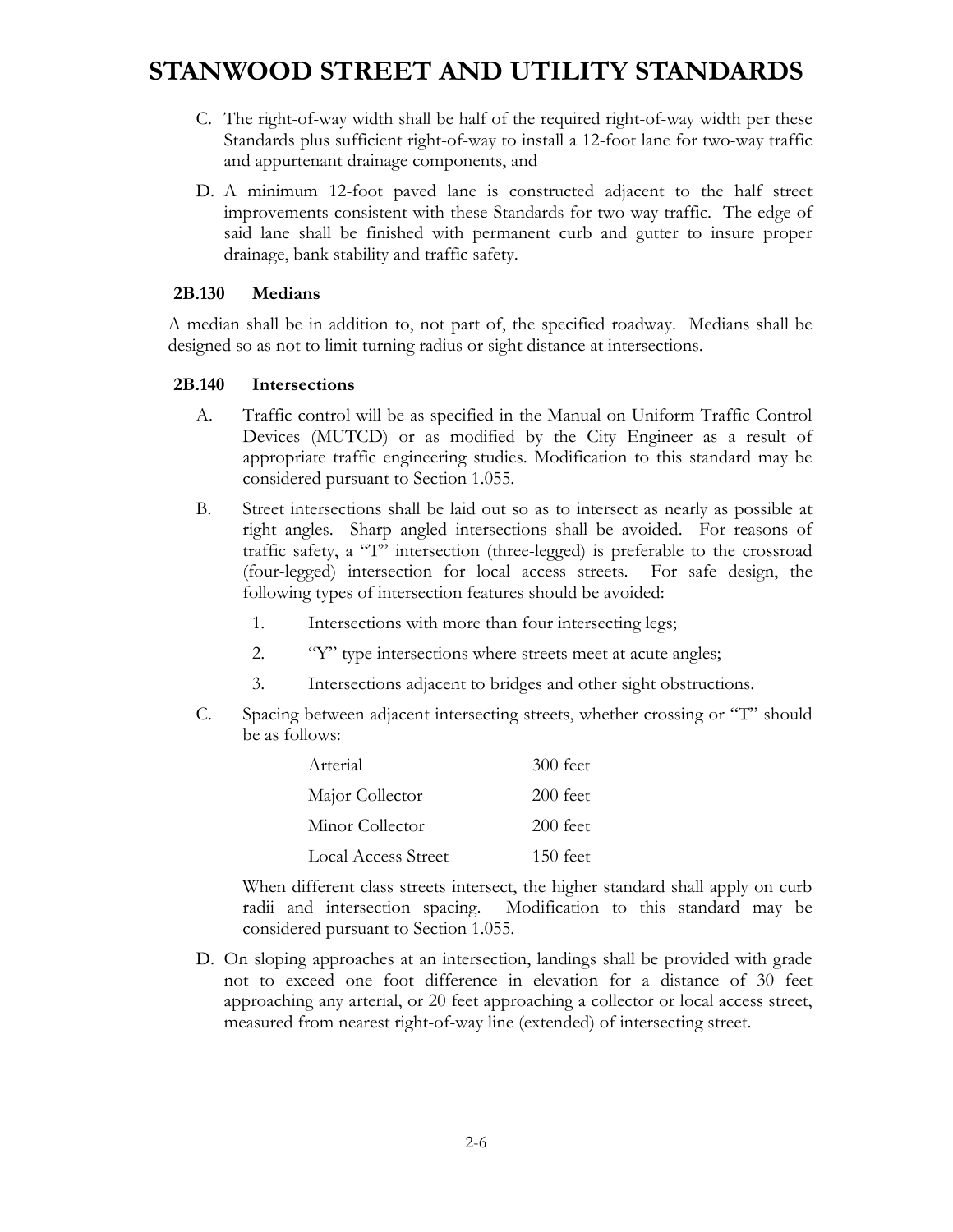E. Intersection improvements that occur on State Route 532 shall also be reviewed and approved by the Washington State Department of Transportation.

#### **2B.150 Driveways**

- A. General
	- 1. All abandoned driveway areas on the same frontage shall be removed and the curbing and sidewalk or shoulder and ditch section shall be properly restored.
	- 2. All driveways shall be constructed of portland cement concrete (PCC) or of hot mix asphalt (HMA) and shall be subject to the same testing and inspection requirements as curb, gutter, and sidewalk construction. PCC driveways for uses other than single-family residential shall have a compressive strength of not less than 4,000 pounds per square inch ( PSI).
	- 3. Joint-use driveways serving two adjacent parcels may be built on their common boundary upon formal written agreement by both property owners and approval of the City. The agreement shall be a recorded easement for both parcels of land specifying joint usage.
	- 4. Grade breaks, including the tie to the roadway, shall be constructed as smooth vertical curves. The maximum change in driveway grade shall be 8 percent within any 10 feet of distance on a crest and 12 percent within any 10 feet of distance in a sag vertical curve.
	- 5. No commercial driveway shall be approved where backing onto the sidewalk or street will occur.
	- 6. Driveway access shall not be allowed within 100 feet of a collector intersection or within 50 feet of a local access intersection. This distance shall be measured from nearest edge of proposed driveway access to edge of intersecting road pavement or to the point at which the sidewalk curves at the intersection.
	- 7. Driveways shall be aligned with existing driveways on the opposite side of the street on two or three lane streets. Where the driveways cannot be aligned, the driveways shall be separated in accordance with the Standard Detail.
	- 8. Driveways shall be offset a minimum of 100 feet from existing driveways on the opposite side of streets with four or more lanes.
	- 9. Driveways constructed in areas where vertical curb and gutter frontage improvements are required shall be constructed as drop curb driveways.
	- 10. Residential driveways shall have a minimum separation of ten feet between the nearest edges of the access points.
- B. Width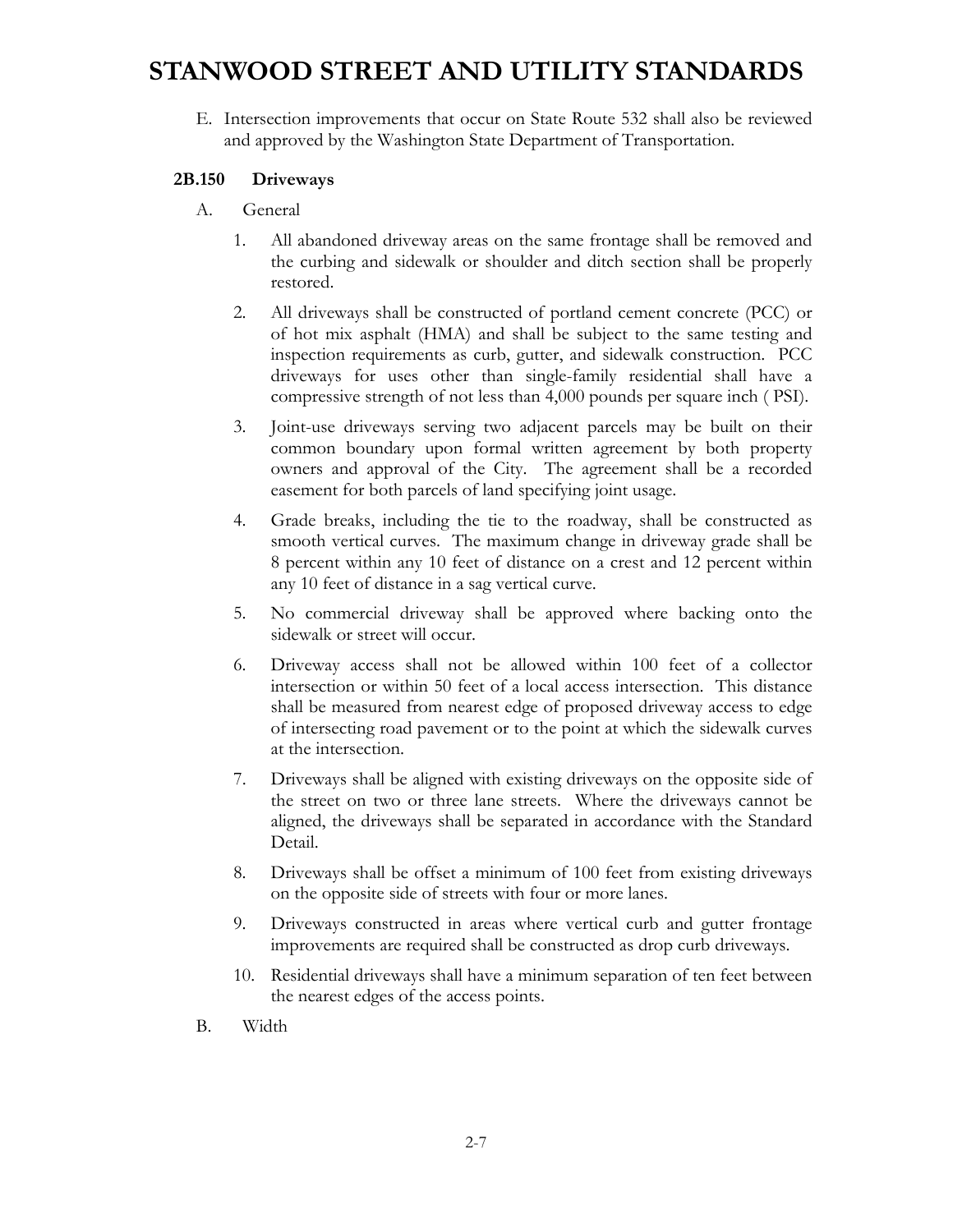- 1. Residential driveways for single-family dwellings or duplexes shall have a minimum width of 10 feet and a maximum width of 30 feet.
- 2. One-way commercial driveways accessing the public right-of-way shall have a minimum width of 15 feet and maximum width of 30 feet. See Stanwood Municipal Code Section 17.105.120 (6) for parking aisle widths requirements from the driveway.
- 3. Two-way commercial driveways shall have a minimum width of 25 feet and a maximum width of 40 feet. See Stanwood Municipal Code Section 17.105.120 (6) for parking aisle widths requirements from the driveway.
- 4. A road approach or wider driveway width may be approved by the City Engineer where a substantial percentage of oversized vehicle traffic exists, where divisional islands are desired, or where multiple exit or entrance lanes are needed.
- 5. Parking lot circulation and signing needs shall be met on site. The public right-of-way shall not be utilized as part of a one way parking lot flow.
- 6. Road approaches and/or ingress and egress tapers may be required in industrial and commercially zoned areas as part of the sign development review process. Tapers shall be designed per Institute of Transportation Engineers specifications.
- C. Access to State Route 532 and Adjoining Streets

Access to State Route 532 and adjoining City Streets shall comply with Washington Administrative Code Sections 468-51 and 468-52. Fees for processing, review and inspection of projects in areas where Stanwood controls access management shall be in accordance with City of Stanwood City Code in lieu of those listed in the Washington Administrative Code.

#### **2B.160 Sight Obstruction**

The following sight clearance requirements take into account the proportional relationship between speed and stopping distance.

The sight distance area is a clear view triangle formed on all intersections by extending two lines of specified length (A) and (B) as shown below from the center of the intersecting streets along the centerlines of both streets and connecting those endpoints to form the hypotenuse of the triangle. The area within the triangle shall be subject to said restrictions to maintain a clear view on the intersection approaches. Refer to Standard Detail T-1 for additional information.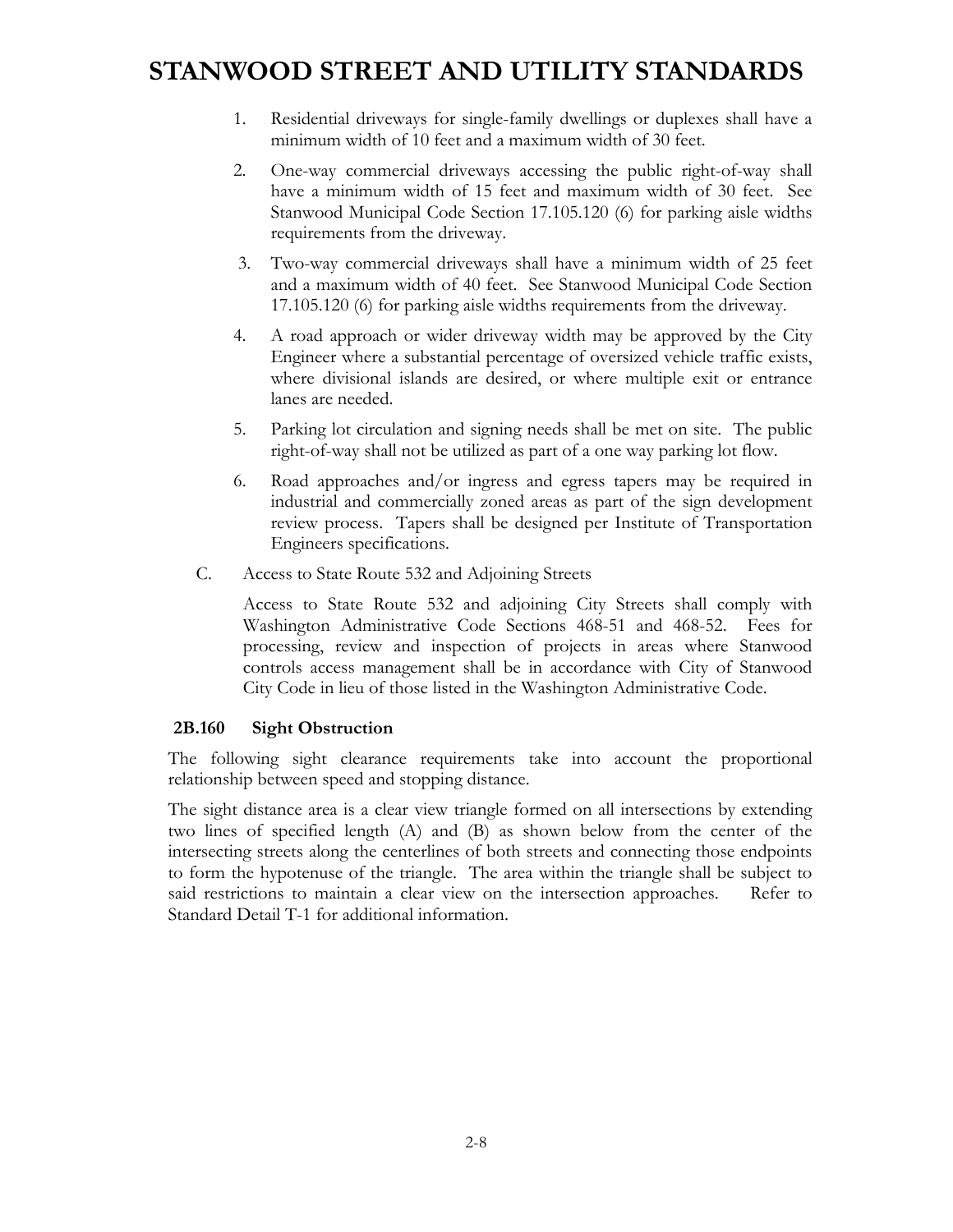Sight Distance Triangle:

A. Stop or Yield Controlled Intersection

|             | Sight Distance (Feet) |              |
|-------------|-----------------------|--------------|
|             | Ά                     | B)           |
| Speed Limit | Major Street          | Minor Street |
| $20$ mph    | 200                   | $\ast$       |
| $25$ mph    | 250                   | $\ast$       |
| $30$ mph    | 300                   | $\ast$       |
| $35$ mph    | 350                   | $\ast$       |
| $40$ mph    | 400                   | $\ast$       |

\*Sight distance measured from a point on the minor road 15 feet from the edge (extended) of the major road pavement and measured from a height of eye at 3.50 feet on the minor road to height of object at 4.25 feet on the major road.

- Sight Distance (Feet)  $(A)$  (B) Speed Limit Major Street Ninor Street 20 mph 90 90 90 25 mph 110 110 110 30 mph 130 130 130 35 mph 155 155 155 40 mph 180 180 180
- B. Uncontrolled Intersection

- C. The vertical clearance area within the sight distance triangle shall be free from obstructions to a motor vehicle operator's view between a height of 3 feet and 10 feet above the existing surface of the street.
- D. Exclusions. Sight obstructions that may be excluded from these requirements include: fences in conformance with this chapter; utility poles; regulatory signs; trees trimmed from the base to a height of 10 feet above the street; places where the contour of the ground is such that there can be no cross visibility at the intersection; saplings or plant species of open growth habits and not in the form of a hedge which are so planted and trimmed as to leave at all seasons a clear and unobstructed cross-view; buildings constructed in conformance with the provisions of appropriate zoning regulations; and preexisting buildings.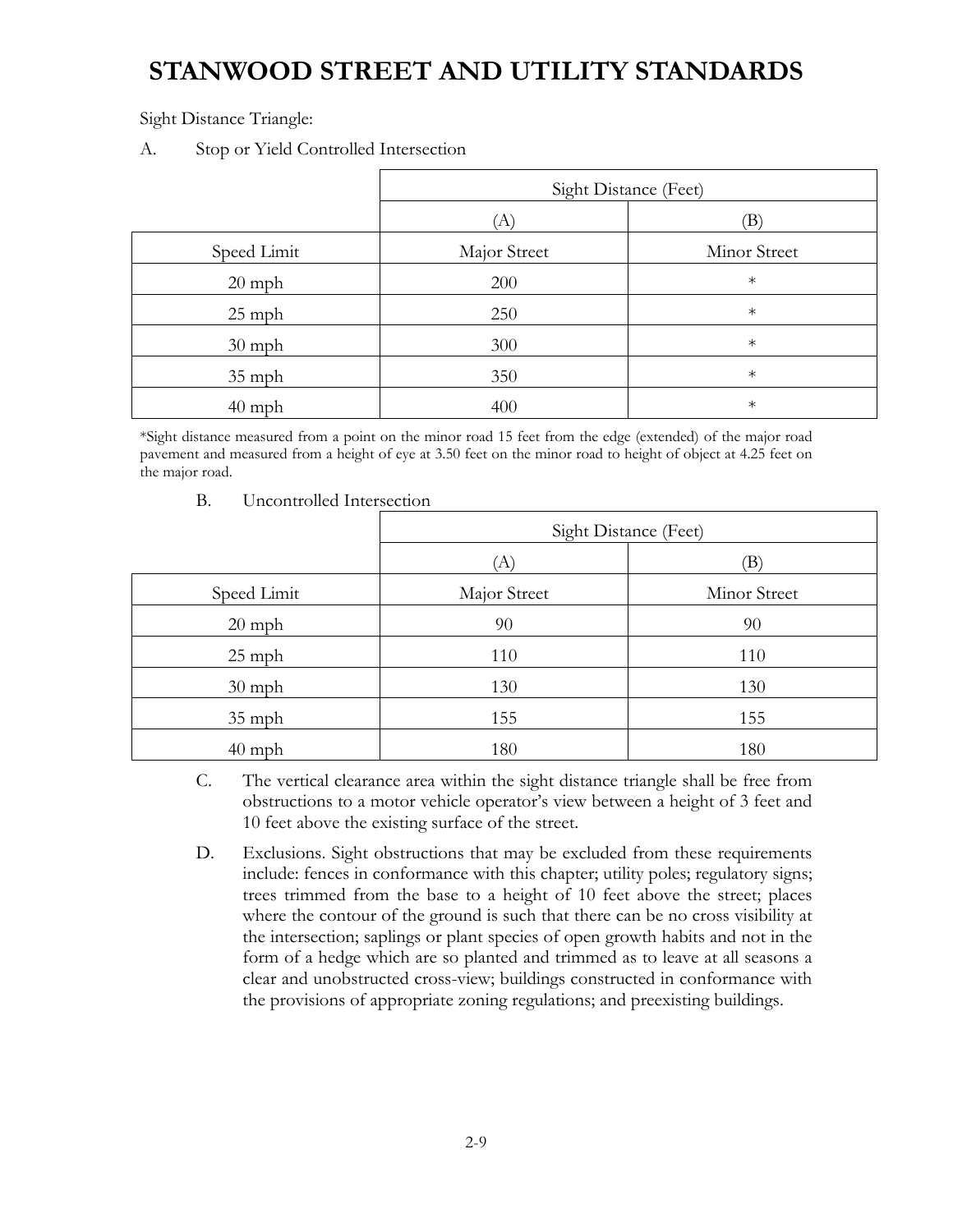#### **2B.170 Surfacing Requirements**

Surfacing requirements shall be determined by a geotechnical investigation of the existing soils and pavement design by a licensed engineer. The pavement cross-section shall meet the following minimum requirements.

A. Collector Streets

|           | Surfacing:                 | 4" Hot Mix Asphalt, PG 64-22     |
|-----------|----------------------------|----------------------------------|
|           | Top course:                | 2" crushed surfacing top course  |
|           | Base:                      | 16" ballast                      |
|           | Alternate-                 |                                  |
|           | Surfacing:                 | 4" Hot Mix Asphalt, PG 64-22     |
|           | Top course:                | 4" asphalt treated base          |
|           | Base-                      | 2" crushed surfacing base course |
| <b>B.</b> | <b>Local Access Street</b> |                                  |
|           | Surfacing:                 | 3" Hot Mix Asphalt, PG 64-22     |
|           | Top course:                | 2" crushed surfacing top course  |
|           | Base:                      | 8" ballast                       |
|           | Alternate:                 |                                  |
|           | Surfacing:                 | 3" Hot Mix Asphalt, PG 64-22     |
|           | Top course                 | 3" asphalt treated base          |
|           | Base:                      | 2" crushed surfacing base course |
| C.        | City-Owned Parking Lot     |                                  |
|           | Surfacing:                 | 3" Hot Mix Asphalt, PG 64-22     |
|           | Top course:                | 2" crushed surfacing top course  |
|           | Base:                      | 8" ballast                       |
|           | Alternate-                 |                                  |
|           | Surfacing:                 | 3" Hot Mix Asphalt, PG 64-22     |
|           | Top course                 | 2" asphalt treated base          |
|           | Base:                      | 2" crushed surfacing base course |
| D.        | Sidewalks                  |                                  |
|           | Surfacing:                 | 4" commercial concrete           |
|           | Base:                      | 4" crushed surfacing top course  |

Asphalt sidewalks will not be permitted unless otherwise approved by the Public Works Director.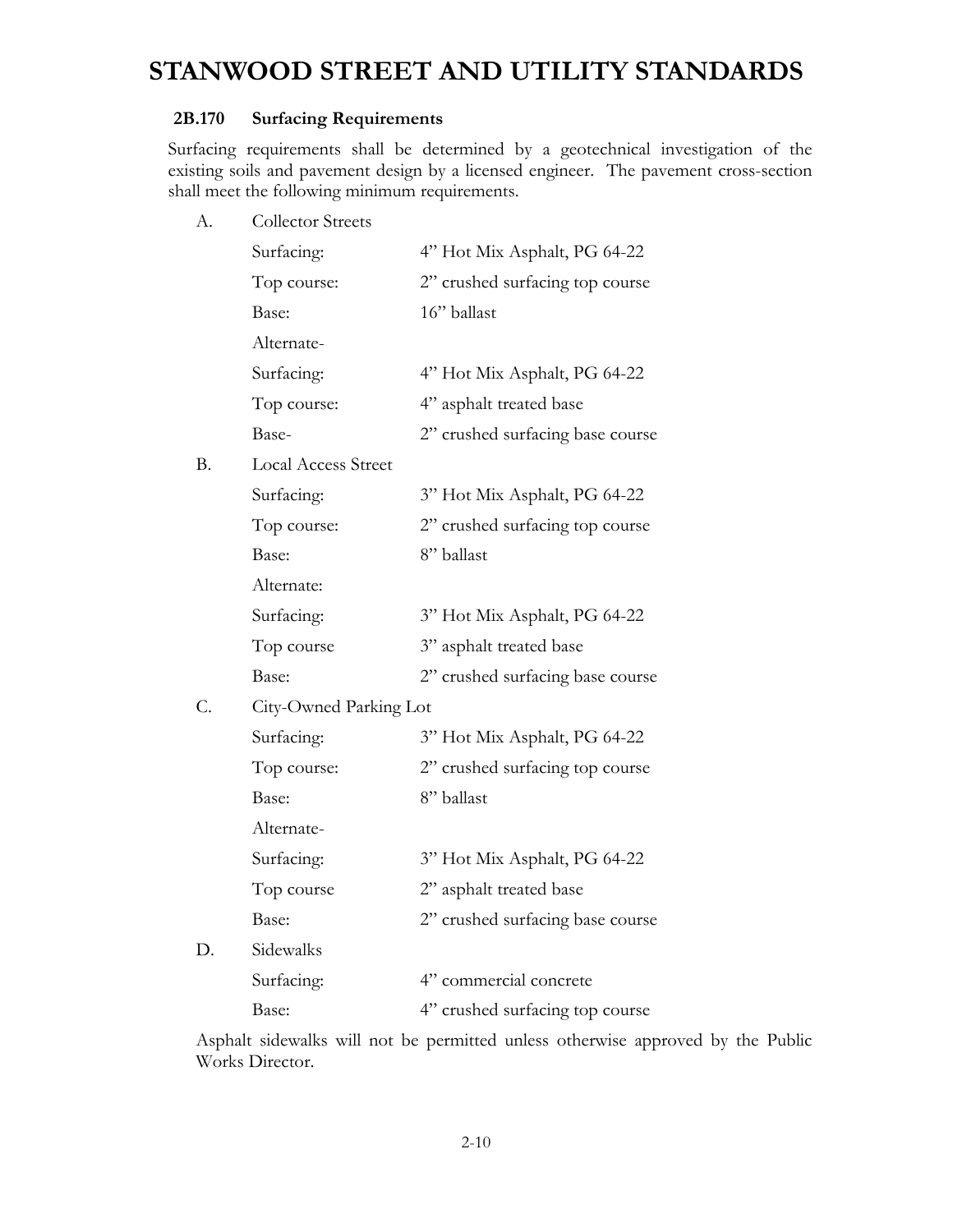| Е. | Class I Bikeway |                                 |
|----|-----------------|---------------------------------|
|    | Surfacing:      | Commercial concrete             |
|    | Base:           | 2" crushed surfacing top course |
|    | Alternate-      |                                 |
|    | Surfacing:      | 2" Hot Mix Asphalt, PG 64-22    |
|    | Base:           | 4" ballast                      |

#### **2B.175 Prohibition on Cuts for Newly Paved Streets**

The City does not allow street cuts on streets that have been newly paved or resurfaced for a period of three (3) years unless an emergency to public health and safety exists. If a newly paved street is cut for any reason, the required asphalt repairs will be per the Public Works Director or City Engineer. In most cases, the street will need to be entirely resurfaced with a minimum two (2) inch overlay from curb to curb in the area of work., The Public Works Director or City Engineer may allow tunneling as an alternative to street cuts as long as there is enough space outside the paved surface to accommodate the tunneling operation. Tunneling will not be allowed if the asphalt pavement surface will be impacted. All damage caused during the work shall be repaired in kind within five (5) working days from the completion of the work.

#### **2B.180 Temporary Street Patching**

Temporary restoration of trenches shall be accomplished by using 0.17 feet Hot Mix Asphalt, PG 64-22 when available or 0.17 feet medium curing (MC-250) Liquid Asphalt (cold mix), 0.17 feet Asphalt Treated Base (ATB), or steel plates.

ATB used for temporary restoration may be dumped directly into the trench, bladed and rolled. After rolling, the trench must be filled flush with asphalt to provide a smooth riding surface.

All temporary patches shall be maintained by the contractor until such time as the permanent pavement patch is in place.

Temporary patches will be completed within the same day as opened unless the Public Works Director has approved other arrangements.

If the contractor is unable to maintain a patch for whatever reason, the City will patch it at actual cost plus overhead and materials.

#### **2B.190 Trench Backfill and Restoration**

Trench restoration shall be patch plus half-street overlay meeting the following requirements:

- A. All trench and pavement cuts shall be made by spade bladed jackhammer or sawcuts. The cuts shall be a minimum of 1 foot outside the trench width.
- B. All trenching shall be backfilled with bank run gravel for trench backfill conforming to the WSDOT/APWA Standards. The trench bedding and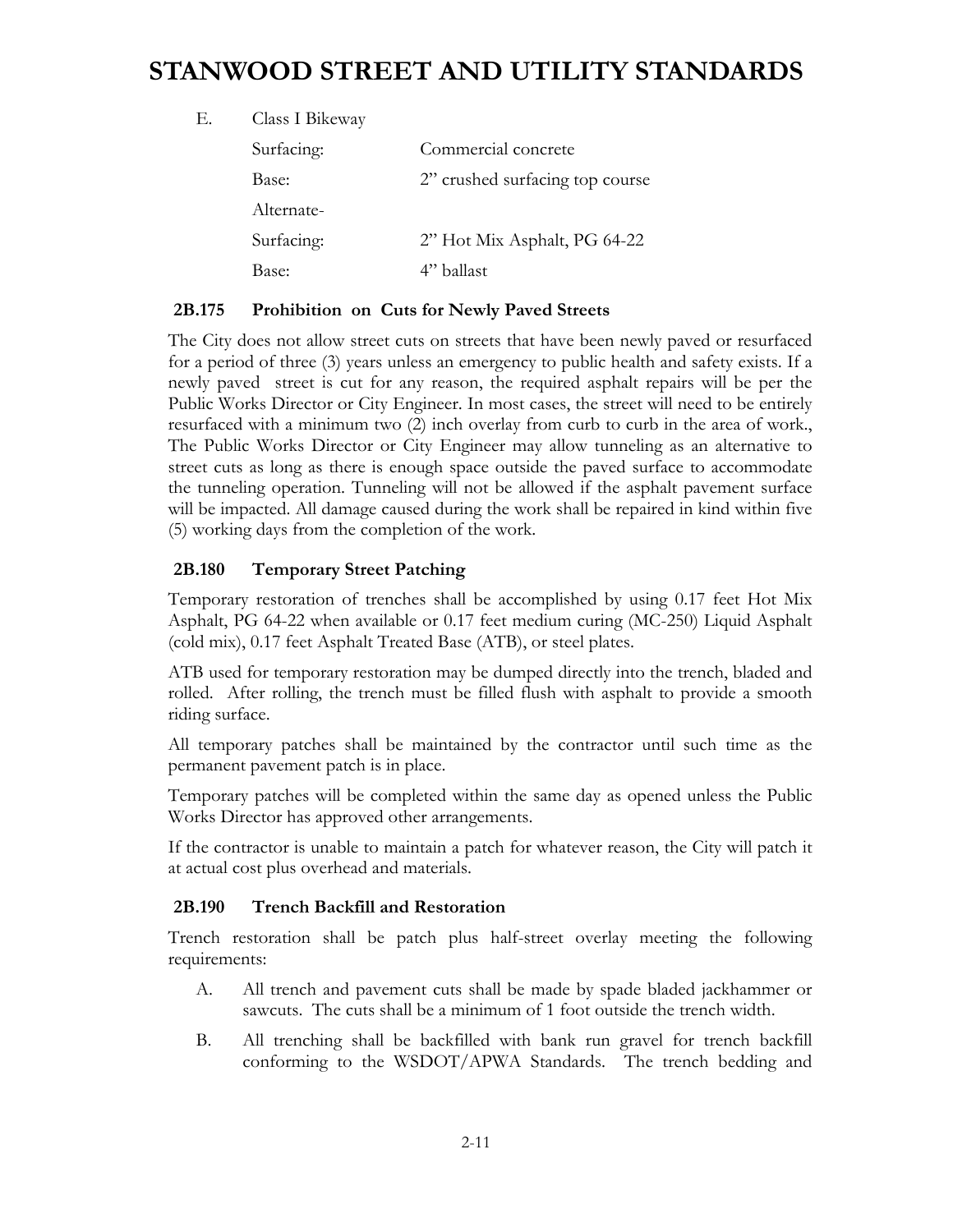backfill shall be compacted to 95 percent maximum density, as determined by ASTM D1557.

Existing material may be used for backfill only outside of the roadway section if it is determined by the City to be suitable for backfill. The contractor may use the native material except that the top 8 inches of trench shall be 2-1/2 inches minus ballast. All trench backfill materials shall be compacted to 95 percent density as determined by ASTM D1557.

Backfill compaction shall be performed in 6 inch lifts.

Replacement of the asphalt pavement or Portland Concrete Cement shall be of existing depth plus 1 inch or 3 inches total, whichever is greater.

- C. Tack shall be applied to the existing pavement and edge of cut and shall be emulsified asphalt grade CSS-1 as specified in the WSDOT/APWA Standards. Tack coat shall be applied as specified in the WSDOT/APWA Standards.
- D. Hot Mix Asphalt, PG 64-22 shall be placed on the prepared surface by an approved paving machine whenever available or as directed by the DPW and shall be in accordance with the applicable requirements of the WSDOT/APWA Standards, except that longitudinal joints between successive layers of asphalt shall be displaced laterally a minimum of 12 inches unless approved as a modification pursuant to Section 1.055. Fine and coarse aggregate shall be in accordance with WSDOT/APWA Standards. Asphalt over 2 inches thick shall be placed in equal lifts not to exceed 2 inches each.

 All street surfaces, walks or driveways within the street trenching areas affected by the trenching shall be feathered and shimmed to an extent that provides a smooth-riding connection and expeditious drainage flow for the newly paved surface. Shimming and feathering as required by the City Engineer shall be accomplished by raking out the oversized aggregates from the PG 64-22 mix as appropriate or by using a finer mix.

 Surface smoothness shall be per the WSDOT/APWA Standards. The paving shall be corrected by removal and repaving of the trench only.

- E. All joints shall be sealed using paving asphalt AR4000W.
- F. When trenching within the roadway shoulder(s), the shoulder shall be restored to its original or better condition.
- G. The final patch shall be completed as soon as possible however no longer than 30 days after first opening the trench. This time frame may be adjusted if delays are due to inclement paving weather, or other adverse conditions that may exist. However, delaying of final patch or overlay work is allowable only subject to the City Engineer's approval. The City Engineer may deem it necessary to complete the work within the 30 days time frame and not allow any time extension. If this occurs, the Contractor shall perform the necessary work as directed by the City Engineer.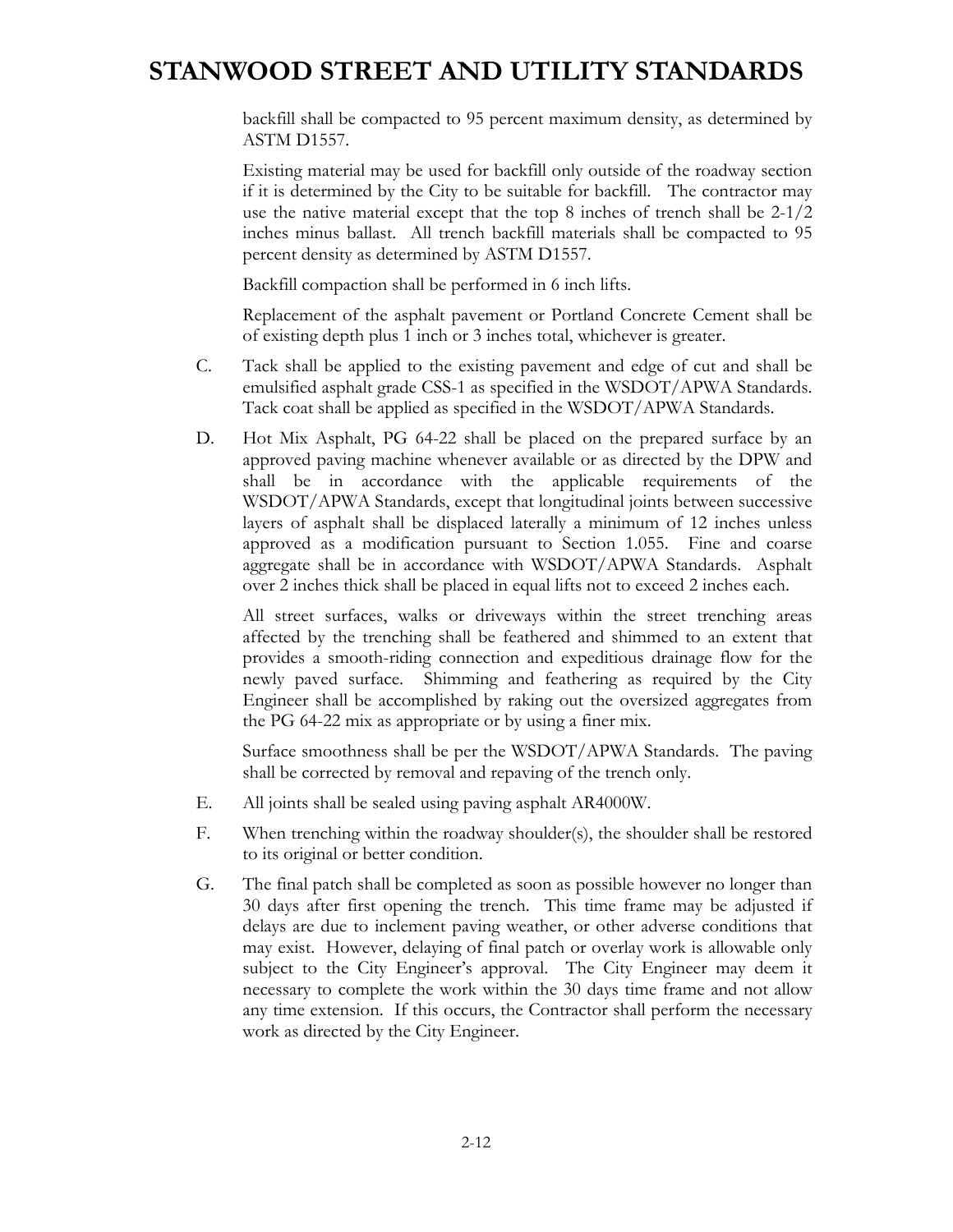H. A half-street overlay shall be provided for all travel lanes affected by utility installation when the utility is installed in any manner that is not perpendicular to the road centerline. Existing road edges to remain shall be ground down to accept the asphalt overlay and provide an appropriate centerline and road edge.

#### **2B.200 Staking**

- A. All surveying and staking shall be performed by an engineering or surveying firm capable of performing such work. The engineer or surveyor directing such work shall be licensed as a Professional Engineer or Professional Land Surveyor by the State of Washington. A pre-construction meeting shall be held with the City prior to commencing staking. All construction staking shall be inspected by the City prior to construction.
- B. The minimum staking of streets shall be as follows: Stake top back of curb every 50 feet in tangent sections and 25 feet in curved sections plus grade breaks, PVCs, PVTs, high point and low points, with cut or fill to finished grade.

#### **2B.210 Testing**

Testing shall be required at the developer's or contractor's expense on all materials and construction as specified in the WSDOT/APWA Standards.

At a minimum, one slump test and two test cylinders shall be taken once per day for concrete construction. Asphalt compaction tests are required as follows:

Under 50 square feet  $=$  one

50 - 100 square feet  $=$  two

100 - 300 square feet  $=$  three

Over 300 square feet  $=$  one every 200 sq feet or every 100 lineal feet of trench if applicable

#### **2C SIDEWALKS, CURBS AND GUTTERS**

#### **2C.010 General**

All properties within commercial zones of the City, properties abutting arterial streets or collector streets and properties upon which there are to be buildings open to the public (e.g. stores), shall, in conjunction with new construction on such properties or alterations or improvements which constitute 25 percent or more of the assessed value of the existing structures on the property, have sidewalks constructed along abutting streets. Curbs and gutters must also be constructed along the abutting street when the conditions of drainage require curbs and gutters.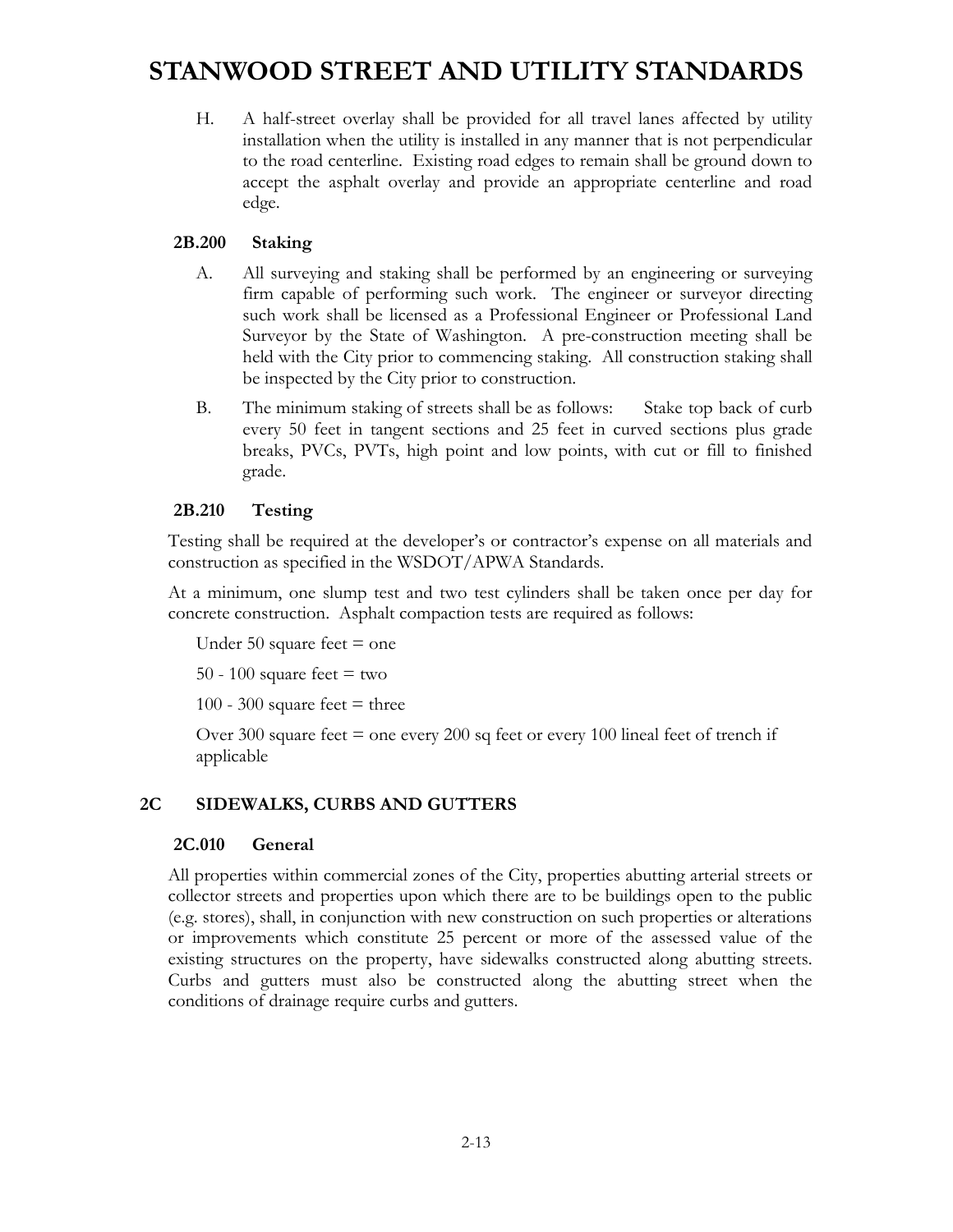#### **2C.020 Design Standards**

Plans for the construction of sidewalks, curbs and gutters are to be submitted as part of the street plans when applicable.

The following minimum standards must be met in the design and construction of sidewalks, curbs and gutters. These standards may be modified pursuant to Section 1.055.

#### **2C.030 Sidewalks**

Sidewalks shall be constructed of commercial concrete four inches thick. When the sidewalk, curb and gutter are contiguous, the width of the sidewalks shall be measured from back of curb and gutter to back of sidewalk. Concrete mix for sidewalks, curb and gutters shall be no less than Class 3000 as outlined in WSDOT/APWA Standards.

- A. Arterial Streets. Sidewalks, curbs and gutters shall be required on both sides of all arterial streets interior to the development. Sidewalks, curbs and gutters shall also be required on both sides of streets contiguous to said development, with provisions made for latecomer agreements. Arterial streets for purposes of this subsection shall include major arterials, secondary arterials and collector streets and defined in the SMC.
- B. Local Access Streets. Sidewalks shall be required on both sides of local access streets interior to the development and on the development side of local access streets abutting the exterior of said development including cul-de-sacs.
- C. The design and construction of all sidewalks, curbs, gutters and walkways shall meet the following minimum standards:

 The width of sidewalks shall be as shown in the street design illustrations. Those walkway and bike trails designated in the bike plan of the City as bike paths shall, in addition, meet the minimum width requirements established for said bike paths. The design of all sidewalks shall provide for a gradual rather than an abrupt transition between sidewalks of different widths or alignments.

- D. Form and subgrade inspection by the City are required before sidewalk is poured.
- E. Monolithic pour of curb, gutter and sidewalk will not be allowed, except in pedestrian curb ramp areas.

#### **2C.040 Curb and Gutter**

Cement concrete curb and gutter shall be used for all street edges unless otherwise approved by the Public Works Director based on the modification criteria in Section 1.055. All curbs and gutters shall be constructed of Class 3000 Concrete as shown in the Standard Details. No rolled curb will be allowed.

Concrete extruded curb and gutter per WSDOT/APWA Standards is allowed.

Form and subgrade inspection by the City are required before curb and gutter are poured.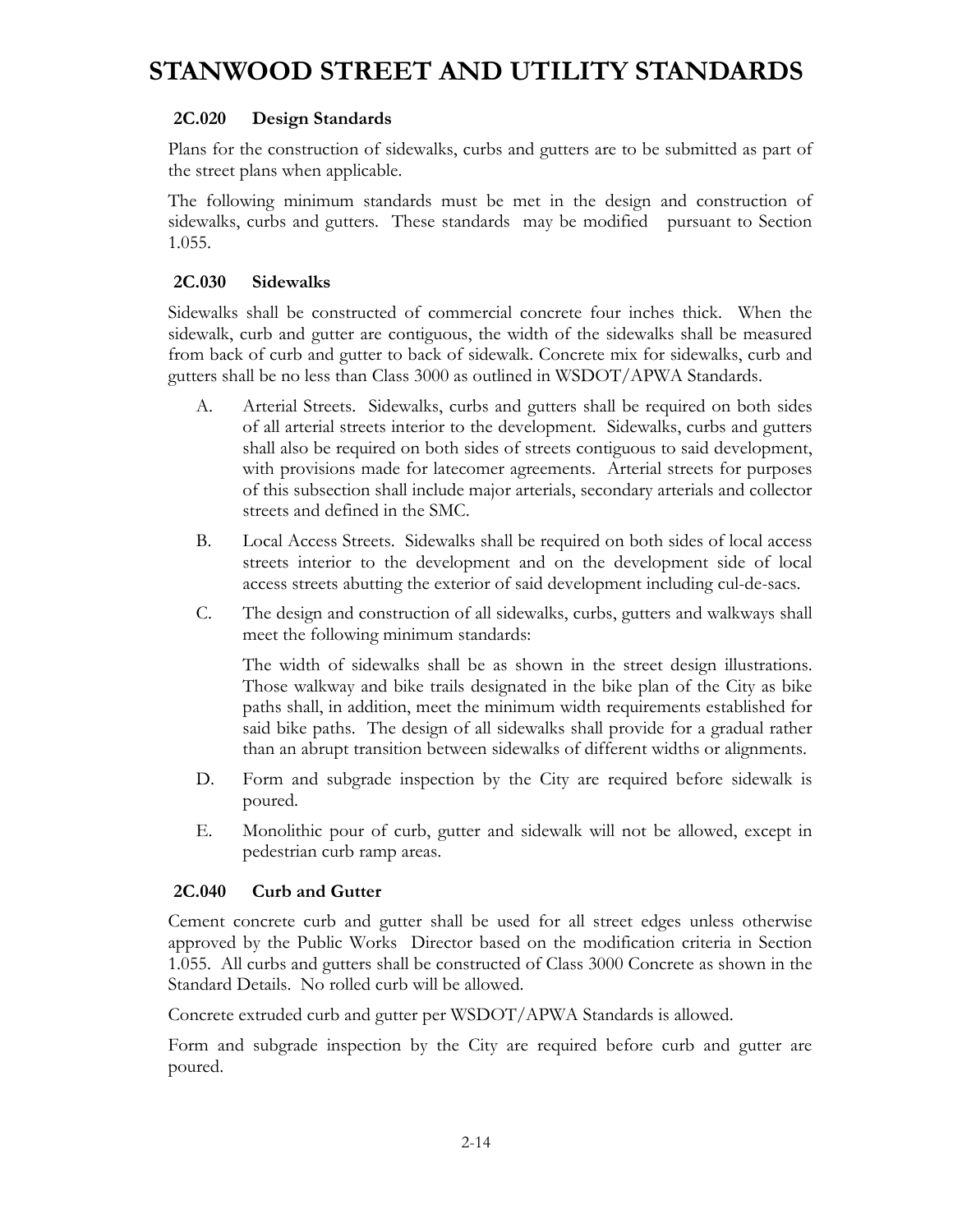#### **2C.050 Handicap Ramps**

All sidewalks must be constructed to provide for handicap ramps in accordance with the Federal American Disability Act Requirements.

Handicap ramps shall be constructed of Class 3000 Concrete. Form and subgrade inspection by the City are required before handicap ramp is poured.

#### **2C.060 Staking**

All surveying and staking shall be performed by an engineering or surveying firm capable of performing such work. The engineer or surveyor directing such work shall be licensed as a Professional Engineer or Professional Land Surveyor by the State of Washington.

A preconstruction meeting shall be held with the City prior to commencing staking. All construction staking shall be inspected by the City prior to construction.

The minimum staking of curb, gutter and sidewalk shall be as directed by the City Engineer or as follows:

Stake top back of curb every 50 feet in tangent sections and 25 feet in curved sections plus grade breaks, PVCs, PVTs, high point and low points, with cut or fill to finished grade.

#### **2C.070 Testing**

Testing shall be required at the developer's or contractor's expense on all materials and construction as specified in the WSDOT/APWA Standards.

At a minimum, one slump test and two test cylinders shall be taken once per day.

In addition, the City shall be notified before each phase of sidewalk, curb and gutter construction commences.

#### **2D BIKEWAYS**

#### **2D.010 Urban Trail**

Bikeway or Urban Trail construction is required in conjunction with any new development or redevelopment where the estimated cost of improvements on such properties exceeds 25 percent of the value of the existing structures, or plat or short plat approval, when the need for such a bikeway is indicated in the Stanwood Comprehensive Plan and/or the Snohomish County Area Bicycle Plan.

#### **2D.020 Design Standards**

The design of bicycle paths shall depend upon their type and usage.

Normally, bikeways are shared with other transportation modes, although they may be provided exclusively for bicycle use. Bikeways are categorized as follows: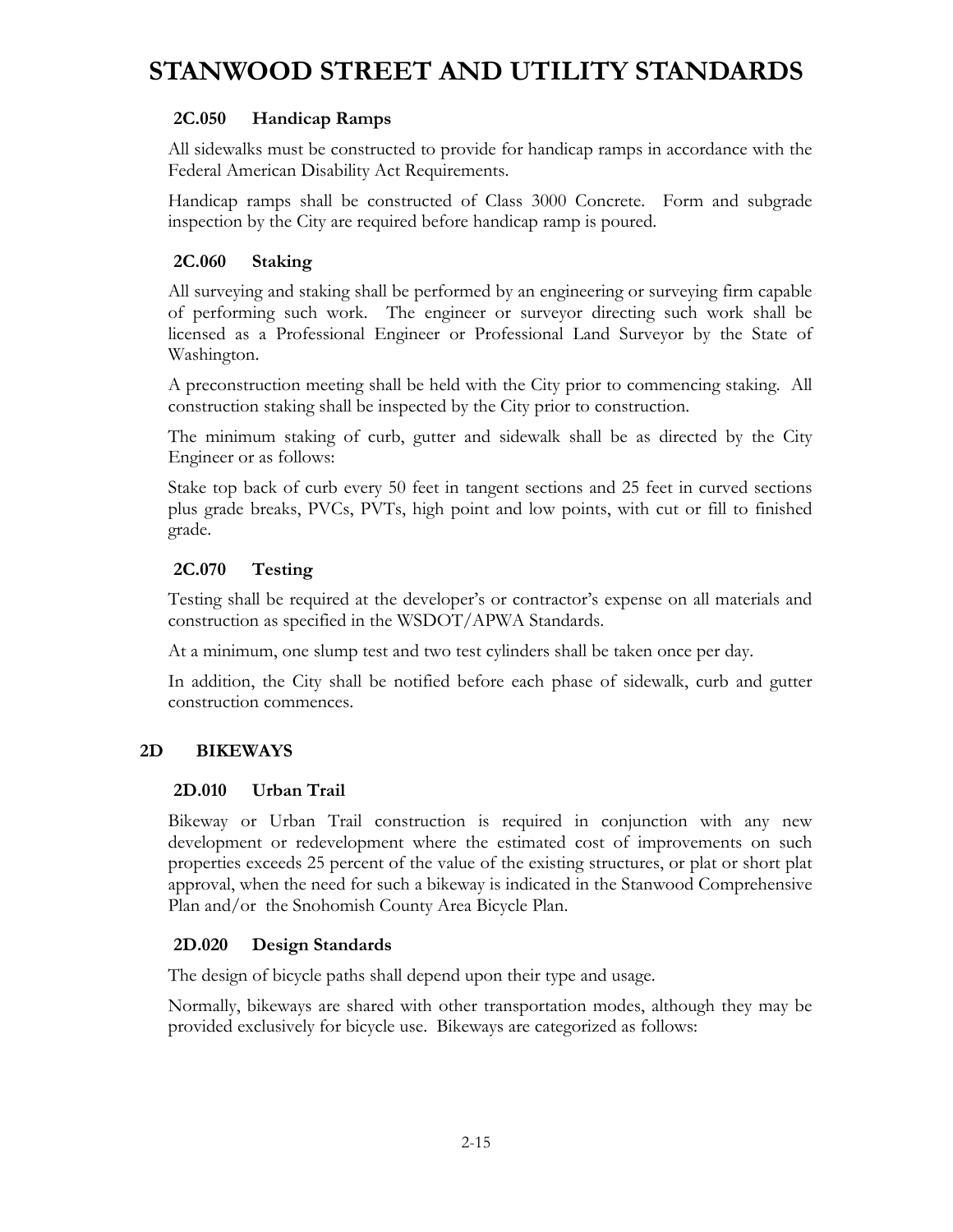- A. Class I Bike Path. A separate trail for use principally by bicyclists, but may be shared with pedestrians. These facilities are separated from motor vehicle roadways.
- B. Class II Bike Lane. A portion of a road that is designated by signs and/or pavement markings for bicycle use. These facilities are usually adjacent to the motor vehicle roadway.
- C. Class III Bike Route. A road that is designated with signs as a bicycle route, where bicycle usage is shared with motor vehicles on the street or, less desirable, with pedestrians on a sidewalk or walkway.
- D. Class IV Shared Roadway. A facility within commercial and high-density urban centers where sidewalk bicycling is not permitted. No special designations or design criteria are directed toward bicycle use. A 14-foot outside travel lane is required when a roadway is designated a shared bikeway.
- E. Class I, II, III, or IV Bikeways, as appropriate, shall be provided when traffic analysis or traffic planning indicates substantial bicycle usage which would benefit from a designated bicycle facility as determined by the City except where noted herein.

#### **2D.030 Staking and Testing**

Staking and testing shall be done in accordance with street staking and testing requirements.

#### **2E ILLUMINATION**

#### **2E.010 General**

All new commercial or residential subdivisions, short plats or property development shall provide street lights for public streets in accordance with the Standards for such improvements of the City and they shall be owned and operated by the City. Illumination is required on frontage streets as well as within developments.

#### **2E.020 Design Standards**

A street lighting plan shall be required for all street light installations. Type of installation shall be as set forth in WSDOT/APWA Standards and WSDOT Standard Plans and as directed by the City except where noted herein. Period lighting is required and must be approved by the City.

All public street light designs shall be prepared by an engineering firm capable of performing such work. The engineer shall be licensed by the State of Washington. All developments shall submit the lighting plan on a separate sheet. After system is completed and approved, a set of "as built" mylars or reproducibles shall be submitted to the City as a permanent record.

Calculations should include illuminaire spacing; illumination level; uniformity ratio; line losses; power source; and other necessary details for the electrical and physical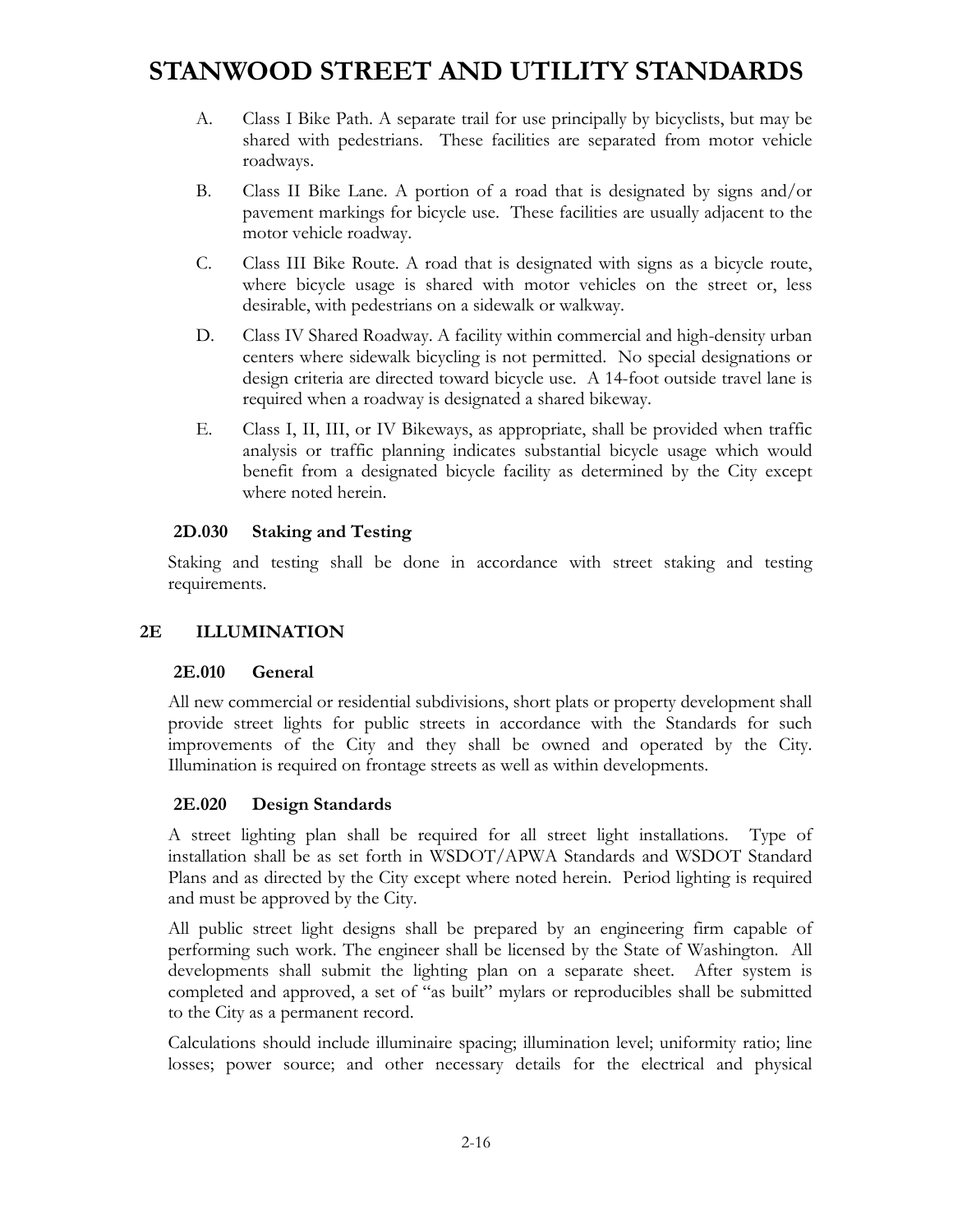installation of the street lighting system. The lighting engineer shall use the WSDOT/APWA Standards and the following table regarding Illumination Levels.

| <b>Street Classification</b>            | Horizontal Foot<br>Candles | Uniformity Ratio (average to<br>minimum) |
|-----------------------------------------|----------------------------|------------------------------------------|
| Arterials                               | $1.5 \,\mathrm{FC}$        | 3:1                                      |
| Commercial/Industrial Collectors        | 1.0 FC                     | 3:1                                      |
| <b>Residential Collectors</b>           | $0.7$ FC                   | 3:1                                      |
| <b>Local Access Residential Streets</b> | $0.3$ FC                   | None; 300-foot maximum<br>spacing        |

#### **Illumination Levels**

All street lights shall be on two hundred forty volt (240v), single phase systems. The exact location of the power source should be indicated together with the remaining capacity of that circuit. System continuity and extension should be considered.

Contractor cabinets equipped with electrical meters, time clocks, circuit breakers, and other required components are required on commercial installations of five or more street lights.

All street lighting, wiring and service connectors shall be located underground except in residential areas where power distribution poles exist.

Particular attention shall be given to locating luminaries near intersections, at all street ends and at pedestrian, bicycle, and/or equestrian crossings.

Period lighting shall be required by the Public Works Director consistent with the Comprehensive Plan.

The following General Notes shall be included on any plans dealing with street design in addition to all applicable requirements as set forth in Chapter 1.

#### **2E.030 Street Light Construction General Notes**

1. All workmanship, materials and testing shall be in accordance with the most current Washington State Department of Transportation/American Street and Utility Association Standard Specifications for Road, Bridge, and Municipal Construction, National Electrical Code and Street and Utility Construction Standards unless otherwise specified below. In cases of conflict, the most stringent guideline shall apply. When the most stringent guideline is not clear, the City Engineer will make the determination. The Electrical Contractor shall be familiar with all above stated publications and guidelines as they will be strictly enforced by the City.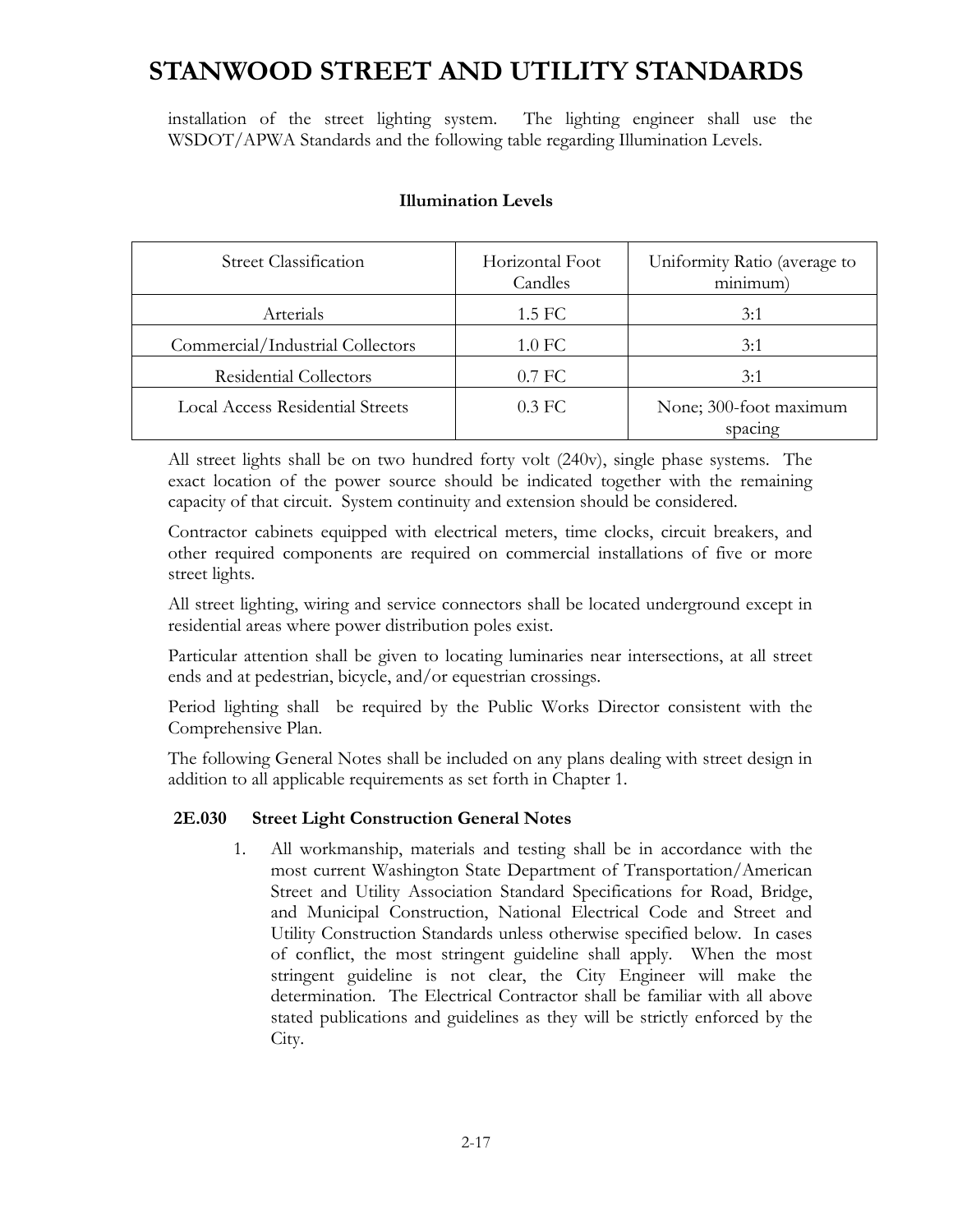- 2. All safety standards and requirements shall be complied with as set forth by the State of Washington, Department of Labor and Industries.
- 3. The contractor shall be responsible for all traffic control in accordance with the Manual on Uniform Traffic Control Devices. Prior to disruption of any traffic, traffic control plans shall be prepared and submitted to the City for approval (See WSDOT/APWA Standards Plans K2-K21). No work shall commence until all approved traffic control is in place.
- 4. A pre-construction meeting shall be held with the City of Stanwood construction inspectors and the utility provider prior to the start of construction.
- 5. All approvals and permits required by the City of Stanwood shall be obtained by the contractor prior to the start of construction.
- 6. It shall be the responsibility of the contractor to have a copy of an approved set of plans on the construction site at all times.
- 7. All surveying and staking shall be done by a surveying or engineering firm licensed in the State of Washington.
- 8. Temporary erosion control/water pollution measures shall be required in accordance with the WSDOT/APWA Standards and the Stormwater Management Manual for Western Washington. At no time will silts and debris be allowed to drain into an existing or newly installed facility.
- 9. If construction is to take place in the County right-of-way, the contractor shall notify the County and obtain all the required approvals and permits.
- 10. The contractor shall be fully responsible for the location and protection of all existing utilities. The contractor shall verify all utility locations prior to construction by calling the Underground Locate Line, at 1-800-424-5555, a minimum of 48 hours prior to any excavation. The contractor will also be responsible for maintaining all locate marks one the utilities lines that have been located.
- 11. Electrical permits and inspections are required for all street lighting installations within the City. The contractor is responsible for obtaining said permits prior to any type of actual construction. These permits are available from the Department of Labor and Industry which is also responsible for inspection.
- 12. Prior to installation of any materials, the Electrical Contractor shall submit for approval by the City, two copies of material catalog cuts, specifications, shop drawings and/or wiring diagrams. Any materials purchased or labor performed prior to such approval shall be at the contractor's risk.
- 13. Any modification to approved lighting plans shall be reviewed and approved by the City prior to installation. Any approved modifications shall be shown on a mylar as-built supplied to the City after the lighting installation is completed and before final acceptance. It shall be the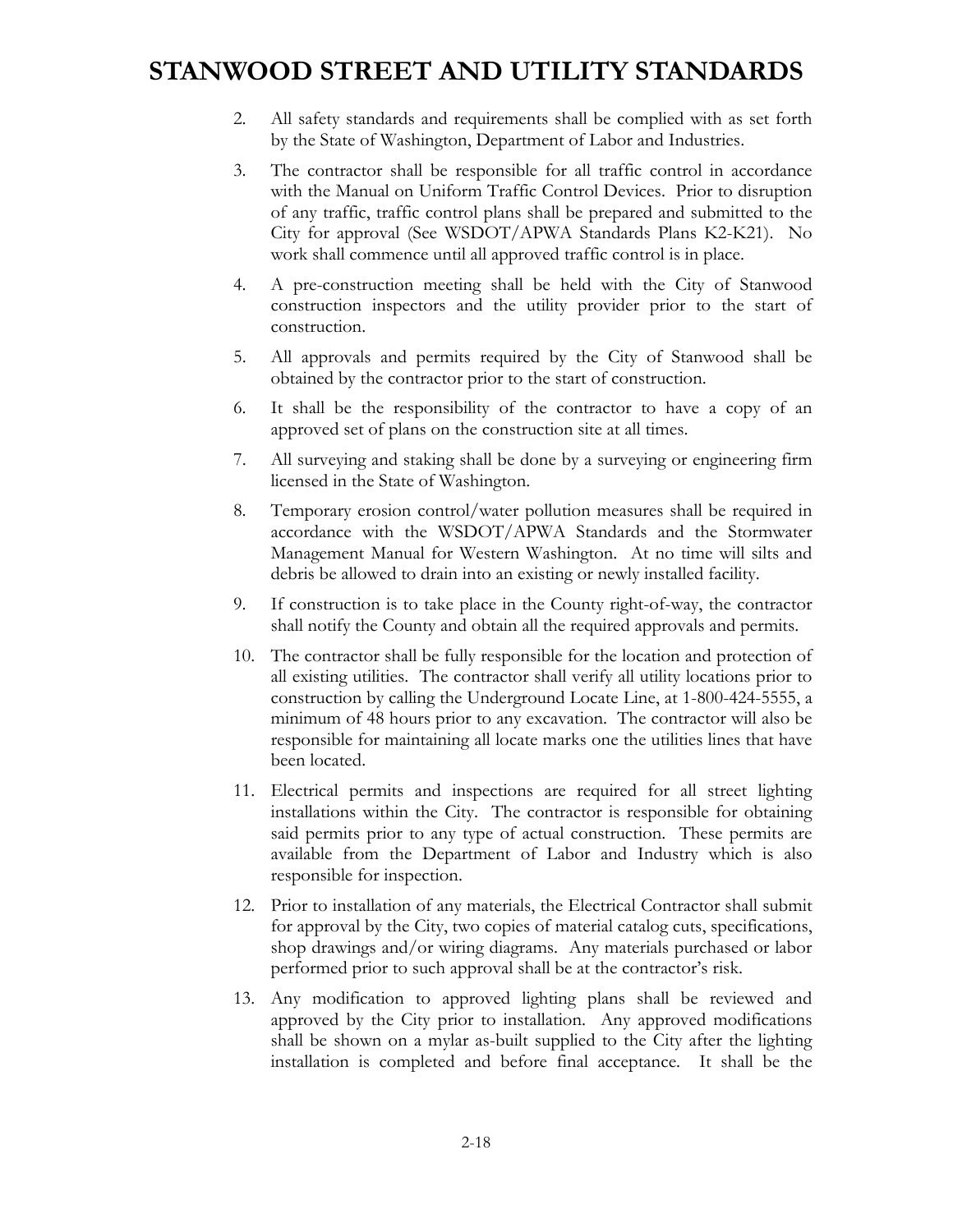responsibility of the Electrical Contractor to ensure these as-builts are provided to the City.

#### **2E.040 Staking**

An engineering or surveying firm capable of performing such work shall perform all surveying and staking. The engineer or surveyor directing such work shall be licensed by the State of Washington.

A preconstruction meeting shall be held with the City prior to commencing staking. All construction staking shall be inspected by the City prior to construction.

The minimum staking of luminaries shall be as follows:

- A. Location and elevation to the center of every pole base.
- B. Location and elevation of each service disconnect.

#### **2E.050 Testing**

All illumination systems shall be subject to an electrical inspection which shall include megger testing and functional test. Lamp, photocell and fixture shall be under warranty for a period of one year.

#### **2F SIGNALS**

#### **2F.010 General**

Signals shall be installed per the requirements set forth herein. This work shall consist of furnishing and installing a complete and functional traffic control system of controllers, signals and appurtenances as required by the City.

#### **2F.020 Design Standards**

Signal systems shall be designed in accordance with the specifications as set forth in the WSDOT/APWA Standards and WSDOT Design Manual unless otherwise authorized by the City.

All public signal designs shall be prepared by an engineering firm capable of performing such work. The Engineer shall be licensed by the State of Washington. All applicable requirements shall be set forth in the Standards.

#### **2F.030 Induction Loops**

Induction loops shall be constructed per WSDOT/APWA Standards Specifications and the following:

- A. Loops shall not be cut into final lift of new asphalt.
- B. Loops shall be preformed in crushed surfacing top course (CSTC) before paving or shall be cut in existing asphalt or leveling course to subbase before intersection is overlaid.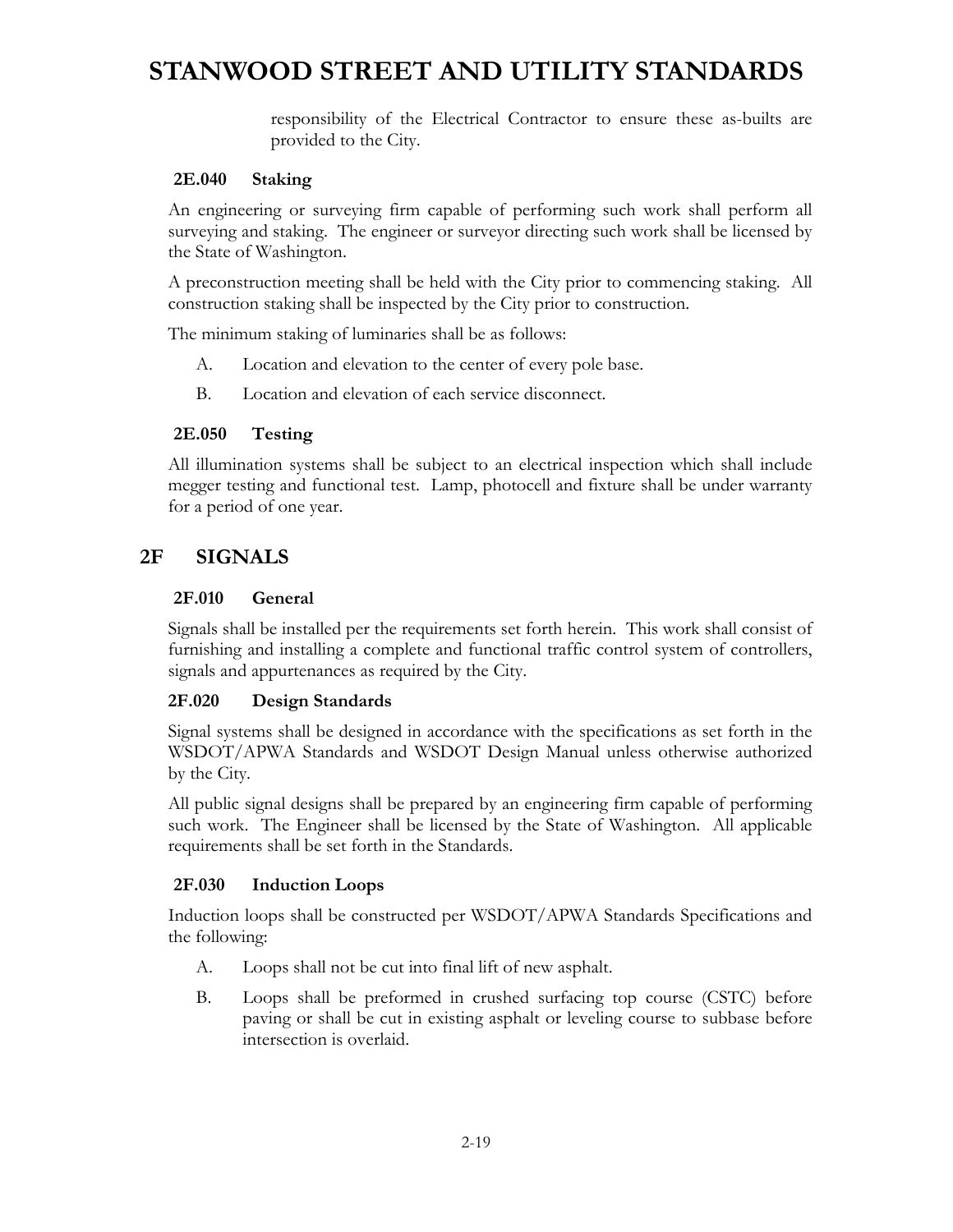#### **2F.040 Staking**

An engineering or surveying firm capable of performing such work shall perform all surveying and staking. The State of Washington shall license the engineer or surveyor directing such work.

A preconstruction meeting shall be held with the City prior to commencing staking. All construction staking shall be inspected by the City prior to construction.

A minimum staking of signals shall be as follows:

- A. Location, with cut or fill to center of all pole bases.
- B. Location of junction box.
- C. Location of all corners of controller base.
- D. Location of service disconnect.

#### **2F.050 Testing**

All signals shall be subject to any necessary electrical inspections as well as requirements as set forth in the WSDOT/APWA Standards and WSDOT Design Manual.

A signal system shall not be approved or accepted by the City until the signal has performed correctly to the City's satisfaction for a 30-day "check out" period as outlined below.

WSDOT District 1 laboratory and/or the City of Stanwood may require controller and cabinet testing. All specifications and material samples shall be submitted to the City for review and approval prior to installation.

#### **2F.060 Check-Out Procedure**

The contractor shall call for an intersection check-out after completing the controller cabinet installation along with all other signal equipment, complete with wiring connections. All parts and workmanship shall be warranted for one year from the date of acceptance.

New signals shall operate without any type of failure for a period of 90 days. The contractor shall have a person available to respond to system failure within 24 hours during the 30-day check-out period.

Failure of any control equipment or hardware within the checkout period shall restart the 30-day check-out period.

### **2G ROADSIDE FEATURES**

#### **2G.010 General**

Miscellaneous features included herein shall be developed and constructed to encourage the uniform development and use of roadside features wherever possible.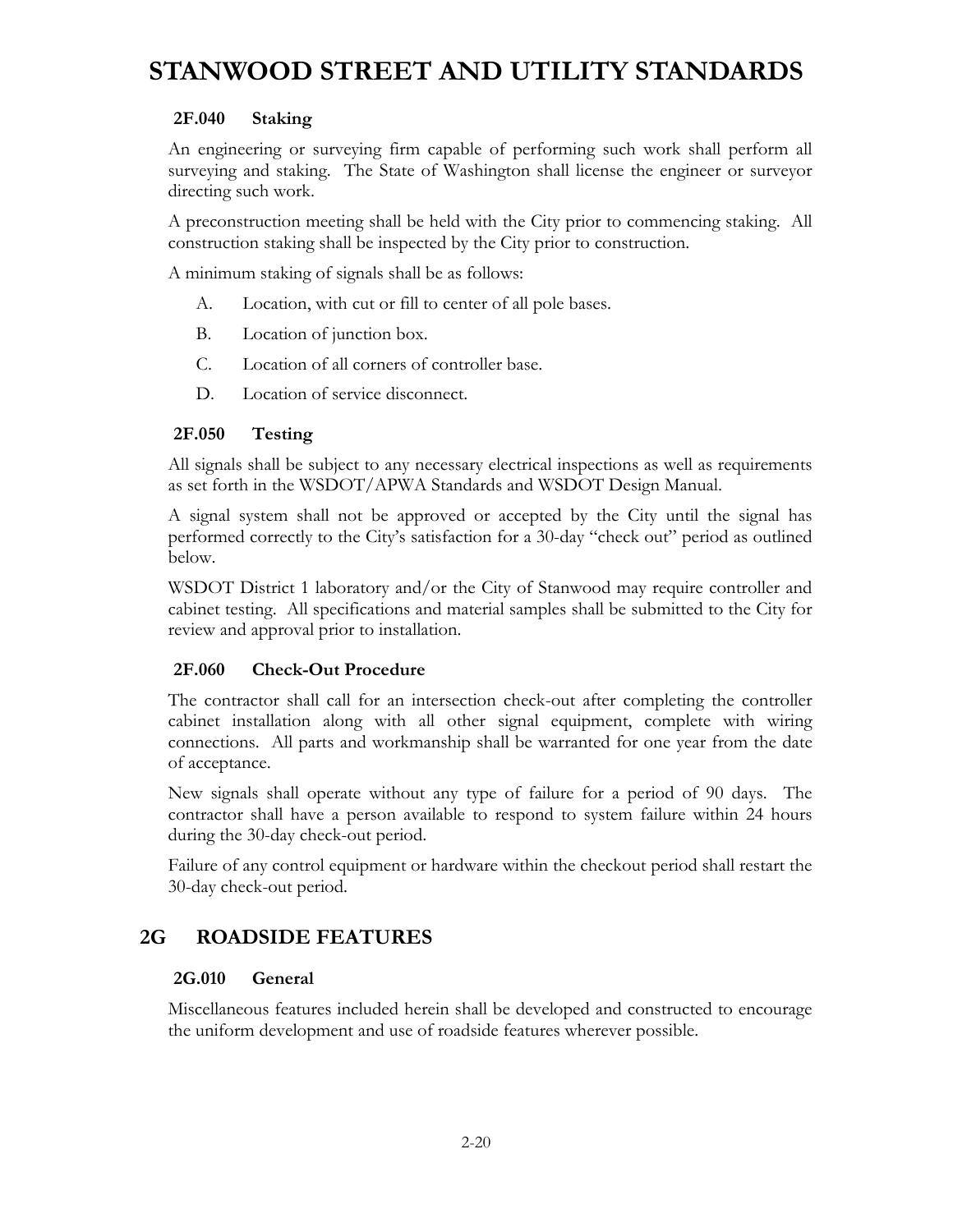#### **2G.020 Design Standards**

The design and placement of roadside features included herein shall adhere to the specific requirements as listed for each feature, and when applicable, to the appropriate standards as set forth in Chapter 1.

#### **2G.030 Staking**

All surveying and staking shall be performed by an engineering or surveying firm capable of performing such work. The engineer or surveyor directing such work shall be licensed as a Professional Engineer or Professional Land Surveyor by the State of Washington.

A preconstruction meeting shall be held with the City prior to commencing staking. All construction shall be inspected by the City prior to construction.

#### **2G.040 Testing**

Testing shall be required at the developer's or contractor's expense on all materials and construction as specified in the WSDOT/APWA Standards and with a frequency as specified in the WSDOT Construction Manual.

#### **2G.050 Survey Monuments**

- A. All existing survey control monuments which will be disturbed or destroyed during construction shall be referenced prior to construction and replaced after construction by a professional land surveyor licensed by the State of Washington. All applicable RCWs and WACs will be complied with. The monuments shall be replaced with the proper type; as outlined in B, or C, below, at the expense of the responsible builder or developer.
- B. Street type: arterial, bus routes and truck routes.

 A pre-cast concrete monument with cast iron monument case and cover, installed per Standards, is required.

C. Street type: commercial collector, neighborhood collector and local.

A poured-in-place concrete surface monument, per Standards, is required.

D. Monument Locations.

Appropriate inner visible monuments as outlined in B or C above shall be placed:

- 1. At all street intersections.
- 2. At the PC and PTs of all horizontal curves or at the PI if it lies in the traveled roadway.
- 3. At all DLC corners, section corners, quarter corners and sixteenth corners that fall within the subdivision. Where these points fall outside of the pavement or sidewalks, a poured-in-place monument per Standards shall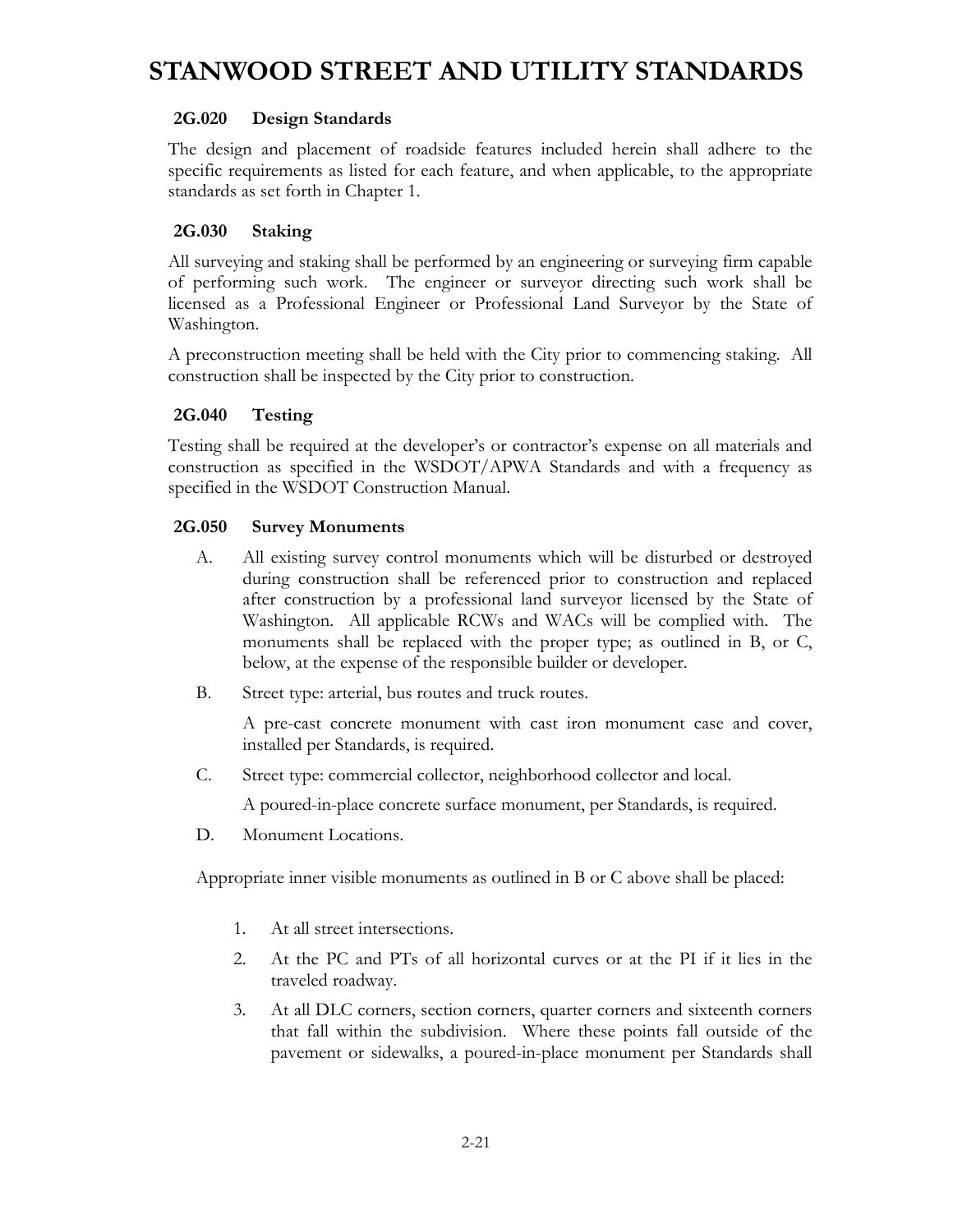be set so that the top of the monument is one foot below the surface of the ground.

E. The monument case shall be installed after the final course of surfacing has been placed.

#### **2G.060 Bus Shelter and Amenities**

For all new developments, the developer shall coordinate with the City, the Stanwood School District and Community Transit, regarding locations of new bus stops and bus shelters.

#### **2G.070 Mailboxes**

- A. During construction, existing mailboxes shall be accessible for the delivery of mail or, if necessary, moved to a temporary location. Temporary relocation shall be coordinated with the US Postal Service. The mailboxes shall be reinstalled at the original location or, if construction has made it impossible, to a location as outlined below and approved by the US Postal Service.
- B. Location
	- 1. The bottom or base of the box shall be 36 to 42 inches above the road surface.
	- 2. The front of the mailbox shall be 6 inches behind the vertical curb face or the outside edge of shoulder.
	- 3. New developments. Clustered mailboxes are required. Contact the US Postal Service for details. Mailboxes in the public right of way require an encroachment permit.
- C. Mailboxes shall be set on posts strong enough to give firm support, but not to exceed 4 x 4-inch wood or one 1  $\frac{1}{2}$ -inch diameter pipe, or material and design with comparable breakaway characteristics.

#### **2G.080 Guard Rails**

For purposes of design and location, all guard rails along roadways shall conform to the criteria of the "Washington State Department of Transportation Design Manual" as may be amended or revised.

#### **2G.090 Retaining Walls**

A. Walls over four feet high or walls to be constructed in unstable soil conditions require a structural wall designed and stamped by a professional engineer qualified in retaining wall design. Structural walls require issuance of a building permit prior to construction. The City Building Official may require review of the retaining wall design by the City Engineer.